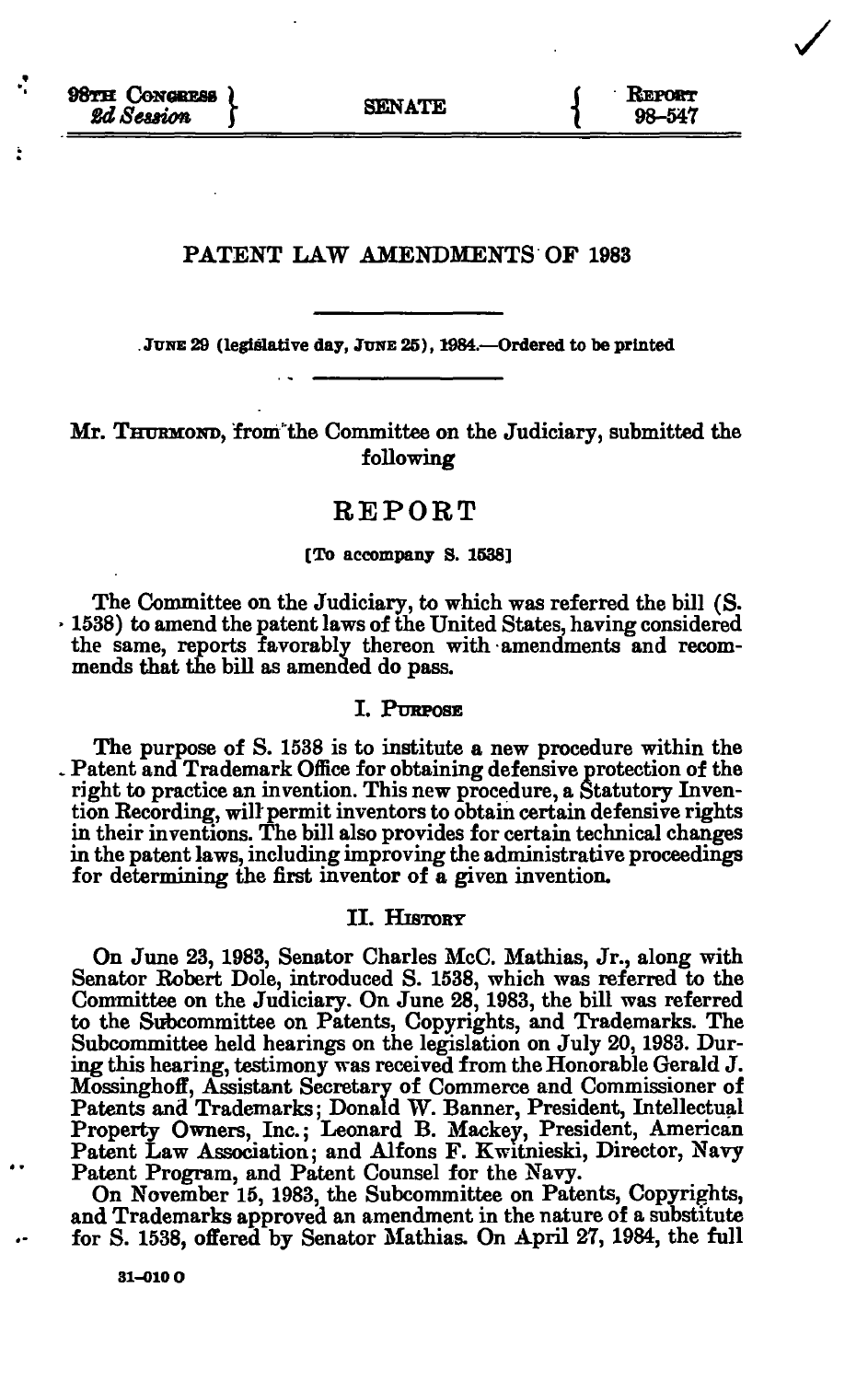Judiciary Committee, ordered reported to the Senate the bill as amended by the Subcommittee, together with a perfecting amendment offered by Senators Dole and DeConcini with respect to government agency use of the statutory invention recording procedure.

 $\hat{\mathbf{z}}$ 

### III. SECTION-BY-SECTION ANALYSIS

### **SECTION 1 : SHORT TITLE**

This section provides a short title: "Patent Law Amendments of 1983."

### **SECTION 2(a ) : STATUTORY INVENTION RECORDING**

This section adds a new section (156) to title 35 of the United States Code. This provides a new, optional procedure for obtaining defensive protection for inventors. This new procedure is to be known as a'Statutory Invention Recording (SIR).

S. 1538 addresses a shortcoming of current law. Under existing patent law, an inventor must obtain a patent to safeguard his or her right to practice an invention. No simple, practical method exists by which an inventor may safeguard this right without securing a patent, and consequently obtaining exclusive use of the invention. Thus, even where exclusivity is neither needed nor desired, it is nonetheless acquired in order to protect the right to practice the invention. The new procedure created by S. 1538 fills this void. A Statutory Invention Recording (SIR) published under the procedures created by this legislation would confer upon the holder the same rights that a patent holder enjoys to prevent another from patenting and obtaining the exclusive right to practice the same invention. It would not, however, permit its holder to exclude others from making, using, or selling the invention.

Originally, S. 1538 provided for the creation of a "defensive patent." However, during the course of hearings several witnesses expressed concern that this characterization would confuse the public perception of patent protection and detract from the image of a patent. Moreover, there was also concern that the use of the term patent in conjunction with the rights granted would be inconsistent with the definition of "patent" being considered in the revision of the Paris Convention for the Protection of Industrial Property. The Committee recognized the validity of these concerns. The Committee therefore chose the name Statutory Invention Recording as a more appropriate appellation for the limited protection offered by this new procedure.

Because a SIR does not grant an exclusive right to the inventor, it would not be necessary to subject a SIR to the lengthy examination process required for a patent. Such an examination would only be necessary if the SIR became involved in an interference proceeding to determine priority of invention. It would then be subject to an examination as necessary to determine priority in that interference proceeding. In all other cases, the Patent and Trademark Office (PTO) would only review the application for adherence to formal requirements and to ensure that the requirements of 35 U.S.C. 112 were satisfied. Because no substantive examination would be required for SIRs, fees charged by the PTO for SIRs could be substantially less than those charged for examined patent applications, and SIRs

÷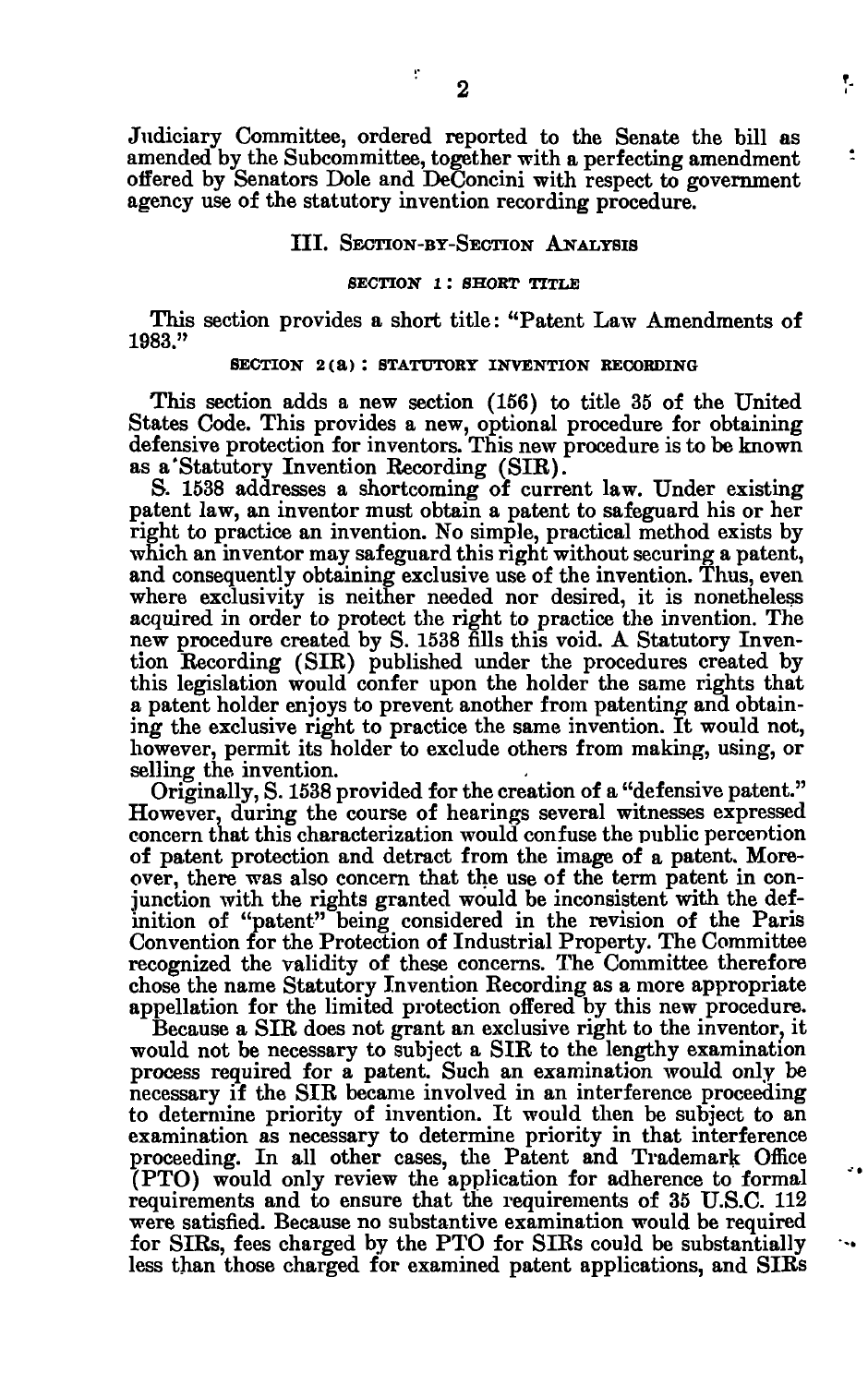could be published sooner than patents. In addition, maintenance fees would not be charged for SIRs issued under this section.

An applicant desiring to have a SIR published under this section would be required to file a regular application for a patent and to execute a waiver of enforcement of U.S. patent rights. This waiver would be effective at the time of publication. The original application for a SIR could be replaced by a continuation or a continuation-inpart application for a patent before publication of the SIR and under such regulations as the Commissioner may establish, thereby providing the applicant with flexibility during the pendency period of the application. Until the SIR is published, the application remains an application for a patent.

The waiver of U.S. patent rights made in connection with publication of the SIR would also be effective with respect to an application to reissue the SIR, filed under section 251 of title 35. This would prevent the holder of a SIR from using the reissue mechanism to reinstate the exclusive rights that were waived by the initial publication of the SIR,

The waiver of the right to receive a U.S. patent, required of all applicants electing to receive a SIR, applies to those remedies provided for the enforcement of a patent under section 183 and sections 271 through 289 of title 35. The waiver also applies to remedies under other titles of the United States Code, including sections 1337 and 1337a of title 19, section 2356 of title 22, and section 1498 of title 28. This waiver of enforcement applies only to the claimed subject matter of the SIR in the United States and not to any foreign patent arising from an application which might have served as the basis of a priority claim under the Paris Convention for the Protection of Industrial Property. Likewise, the waiver does not prevent the holder of a SIR from asserting any defenses provided in sections 271 through 289 of title 35 with respect to a charge of infringement of any other patent.

In certain cases, the Commissioner of Patent and Trademarks can refuse to accept the waiver. For example, if the waiver is not a waiver of all the previously mentioned rights, the waiver could be refused.

The Committee recognizes that the waiver of U.S. patent rights to the subject matter claimed in the SIR publication may affect the patentability of a claim in related applications, particularly divisional applications, since the waiver would be effective for all inventions claimed in the SIR and is effective as a waiver of the right to obtain a patent on the invention claimed in that or any other U.S. application. For example, if an application containing generic claims is published as a SIR, the waiver in that application applies to any related applications, including any division, continuation, or continuation-in-part, to the extent that the same invention is claimed in such other application.

For purposes of determining whether or not a waiver by an applicant in a SIR precludes patenting by the same applicant of subject matter in any other related application, the PTO may apply standards similar to those which it applies in making determinations of "same invention" and "obviousness" type double patenting. Thus, the waiver would preclude patenting of an invention claimed in a related application which is the same as, or not patentably distinct from, the invention claimed in the SIR, In making this determination, it is the claimed subject matter of the SIR which is compared to the claimed subject matter of the related application. If the subject matter claimed in the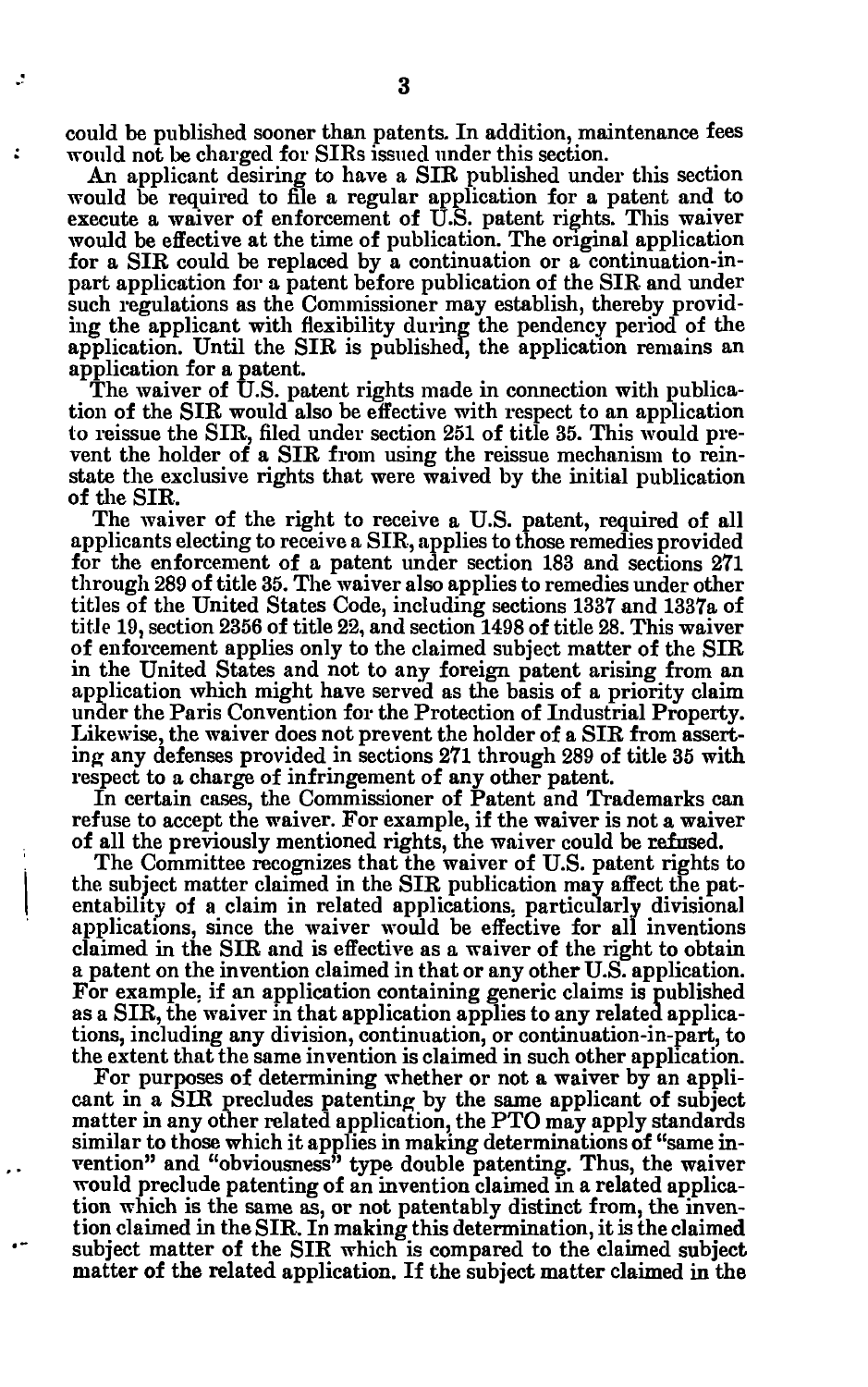related application is not patentably distinct from the subject matter waived in the SIR, the claims of the related application would be rejected as being precluded by the waiver in the SIR and could not be overcome by a terminal disclaimer. Further, if a divisional application were filed and published as a SIR claiming only a method, its publication would not affect a waiver on an application for a patent claiming only an apparatus; a waiver in one application would not affect the ability to obtain a patent in the other application.

Although the required waiver would leave the holder of the SIR without the exclusivity associated with a patent, a SIR issued under this section would be the same in other respects as a patent. The application on which the SIR is based may serve as the basis for a priority claim in a foreign application under the Paris Convention. A SIR would be treated the same as a U.S. patent for all defensive purposes. The application and any resulting SIR could become involved in an interference. The application on which the SIR was based would be a "constructive reduction to practice" under 35 U.S.C.  $102(g)$ . The SIR would be "prior art" under all applicable sections of 35  $\overline{U}$ .S.C. 102 including section 102(e) and it would be classified and cross-referenced, disseminated to foreign patent offices, stored in the Patent and Trademark Office computer tapes, made available in commercial data bases, and announced in the Official Gazette of the PTO. The SIR is intended to be a fully viable publication for defensive purposes, usable as a reference as of its filing date in the same manner as a patent. It would also serve as a basis to initiate or participate in an interference or priority proceeding under 35 U.S.C. 291 and could be used as a reference in defense of an infringement suit.

Since a SIR would be based on a regularly filed application for a patent, the filing date of the application would be a sufficient basis for a priority claim in a foreign application. As Article 4, subparagraph  $A(3)$  of the Paris Convention states:

By a regular national filing is meant any filing that is adequate to establish the date on which the application was filed in the country concerned, whatever may be the subsequent fate of the application.

Once a SIR was published, markings such as "patent pending" would be improper under section 292 of title 35 of the United States Code.

The Committee intends that the SIR will serve as a replacement for the current non-statutory "defensive publication program" which was established under 37 CFR 1.139. Although publication under the "defensive publication program" was intended to provide rights similar to those of the SIR, a publication under that program has been held not to be available as evidence of prior knowledge as of its filing date under section 102 (a) of title 35 *(Ex parte Osmond,* 191 USPQ 334 (P.T.O. Bd. App. 1976)). The use of a "defensive publication" as a reference to prevent a patent from issuing on a subsequent application is therefore limited. A SIR, on the other hand, will have a clear statutory basis in title 35. The SIR will be "prior art" and a "constructive reduction to practice" under section  $10\hat{2}$ (a) and section  $102(g)$  respectively, as of the filing date of the application on which it is based. Therefore, the SIR will suffer from none of the limitations as a defense against subsequent applications that have marred the "defensive publication program."

P.

 $\ddot{\phantom{0}}$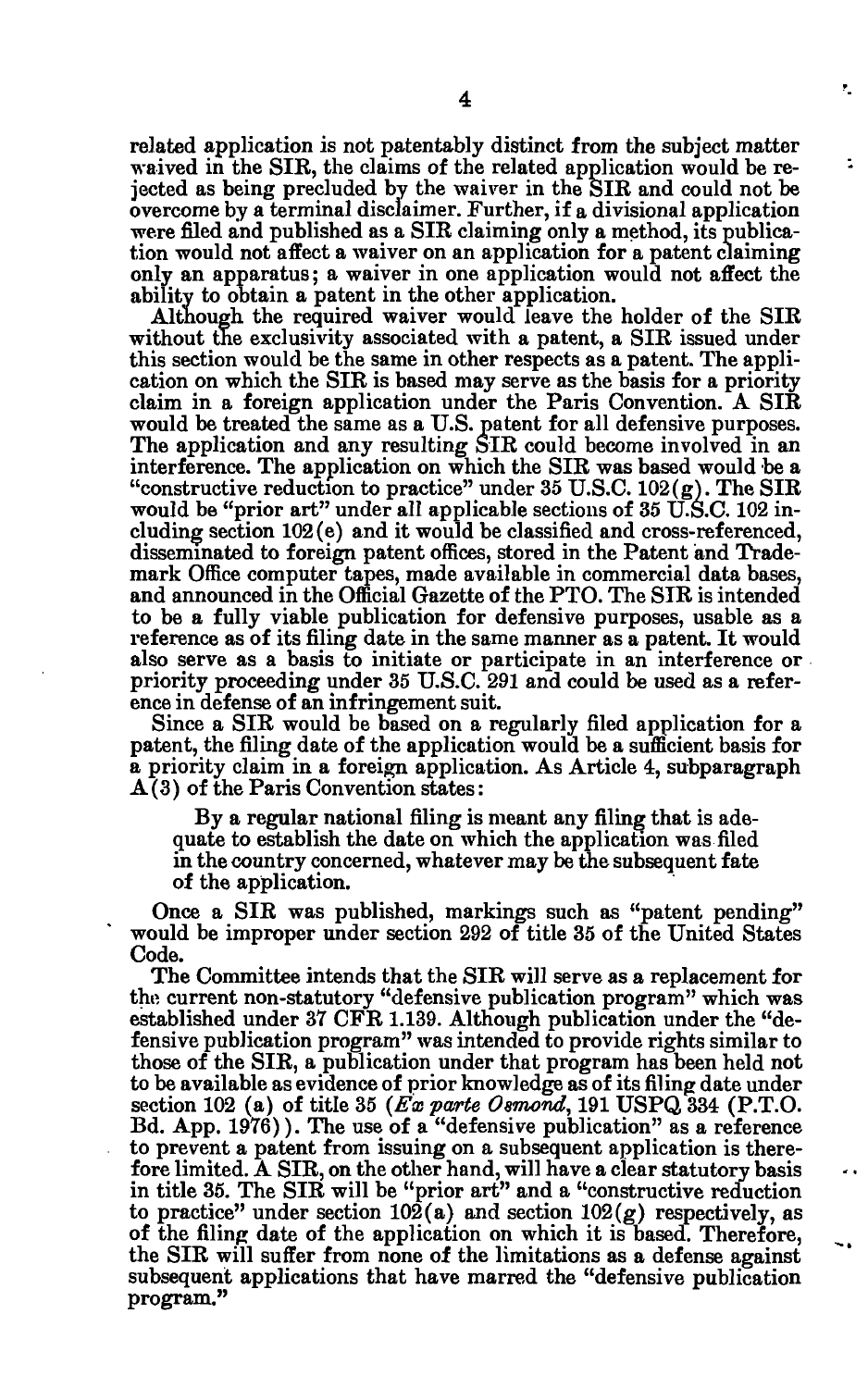A SIR application will be reviewed and examined by the PTO only to the extent necessary to determine adherence to formal requirements for publication, for interference purposes, and to ensure that the requirements of section 112 of title 35 are satisfied. If a published SIR becomes involved in an interference proceeding, it will be subject to such examination as may be necessary for the interference. Otherwise, a SIR would not be subject to substantive examination. In addition, a SIR would not be subject to reexamination under sections 302 to 307 of title 35.

÷

This limited examination should require little time in most cases, since a large majority of the SIR applications will have been prepared by registered patent attorneys or agents who are experienced in patent application preparation. The oath or declaration requirements for applicants and the ethical obligations placed on attorneys and agents will also help ensure that most applications will be satisfactorily prepared.

Section 2(a) authorizes the Commissioner to issue SIRs for defensive purposes, but it does not require him to do so. The Committee selected the term "authorized" with the specific intent of giving the Commissioner discretion in determining whether or not a SIR should be issued on a particular application. For example, in circumstances where the subject matter was obviously not an invention, or it was too informal to print, the Commissioner has the right to refuse to publish the SIR.

The Committee expects that the fees established by the Commissioner for application, publication, and other processing of a SIR shall be set no higher than the level required to recover in the aggregate the estimated average cost to the Office of such processing, services, or materials. Since no substantive examination will be normally made as to patentability, the Committee expects that the total amount of the fees charged by the PTO for a SIR will be less than those charged for a patent. To the limited extent that examinations will be conducted, they will be conducted in the same manner as for a patent application. Since the Commissioner may permit the waiver of patent rights to be filed after the more extensive examination for a patent application has begun, the Committee expects that, if the Commissioner does so, he will charge appropriately higher fees in such a case.

The Committee understands that no maintenance fees will be charged on SIRs. Since examination will be limited, the Committee also expects that SIRs will issue far more quickly than patents.

Since the fees set by the Commissioner for the new SIR procedure under section 156 of title 35 are not established under section 41 (a) or (b) of that title, they are not subject to reduction if the applicant has small entity status.

If the fee for publication is not paid at the time of filing of the waiver of the right to receive a patent, the Commissioner may set a period within which the fee must be paid to prevent abandonment of the application. Such a period would be subject to petitions and fees for extension of time under section 41 (a)8 of title 35. If abandonment should occur, the application may be revived under the provisions of section  $41(a)7$  of title 35.

A continuing application may be filed based on an earlier pending application until the time that the earlier application is published as a **SIR.** However, once a waiver takes effect upon publication of a particular **SIR,** that waiver is also a waiver of the claimed invention in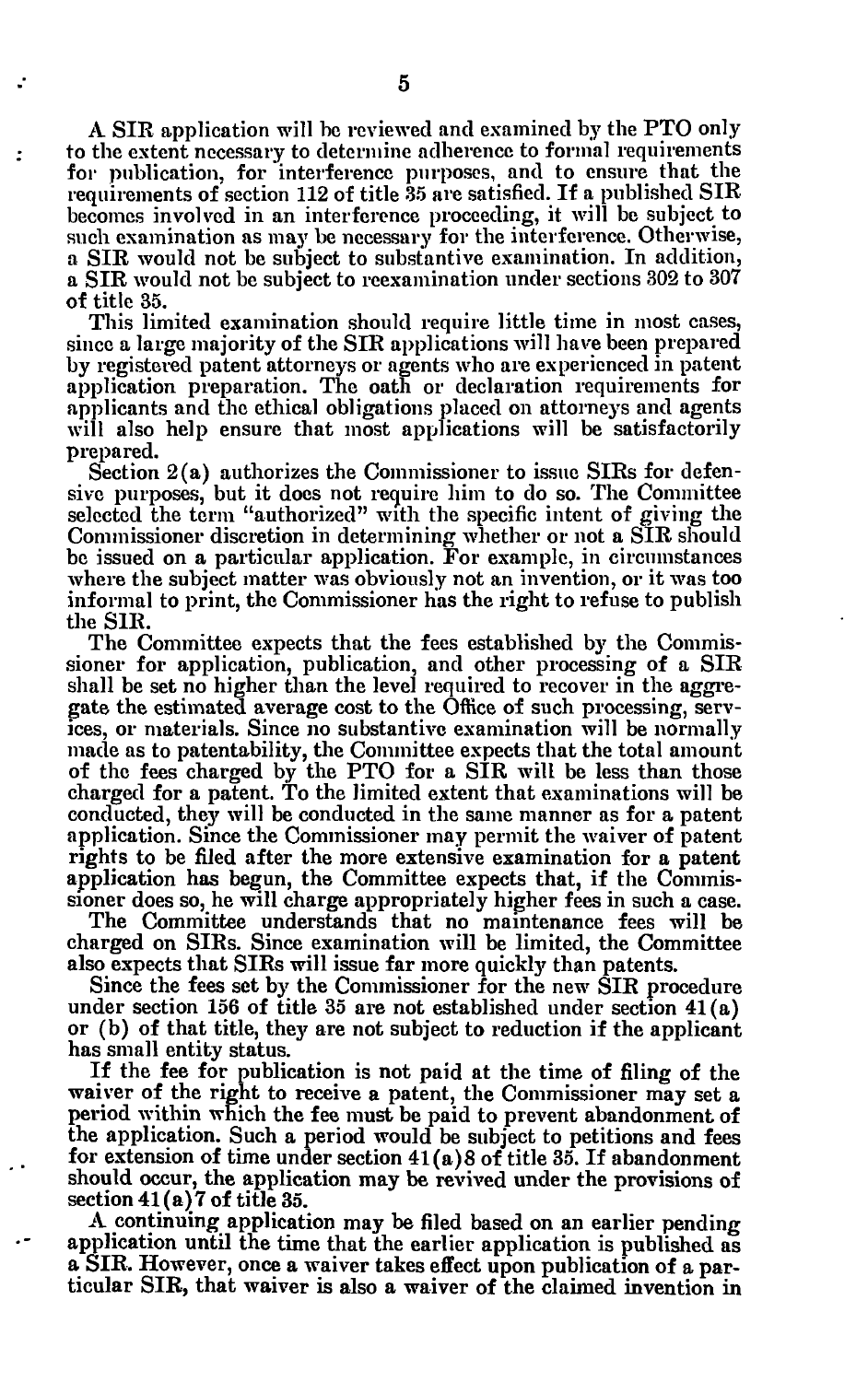During the hearing on S. 1538, concern was expressed that an applicant might abuse the continuing application procedure to create secret prior art. An applicant could do this by filing a series of continuing applications, each entitled to the filing date of the first application in the series as its effective date as a reference against other applications. In the event that someone should attempt to abuse SIRs in this fashion, the Committee expects the Commissioner would issue appropriate regulations to preclude any such practice.

### **SECTION 2(b)**

The analysis for chapter 14 of title 35, U.S.C., is amended by adding at the end thereof the following: "156. Statutory invention recording.

### **SECTION 2(c) : GOVERNMENT AGENCY DSE OF SIR**

Government agencies currently file hundreds of patent applications each year on inventions made by federal contractors and agency employees. In fact, the federal government has received more patents than any other entity filing with the PTO. The examination and processing of the government's patent applications constitutes a significant portion of the workload of the PTO, and these patents, when issued, are added to the already large portfolio—now numbering about 28,000 of patents owned by the federal government.

The Committee recognizes that some of the agencies involved are already making efforts to apply for patents only on inventions that are likely to have commercial potential. Nonetheless, the rate of commercialization of inventions for which the government holds patents remains distressingly low.

The Committee expects that the statutory invention recording procedure will help the agencies reduce the number of their patent applications, and relieve the PTO from undertaking a full-fledged patent examination when full patent protection is not needed. The Committee believes that the invention protection offered by SIRs is presumptively adequate for the majority of government-owned inventions made by government employees and contractors. The SIR offers the legal protection required to assure the government that it may use the invention in the public interest without fear of infringement suits.

The Committee recognizes, however, that the presumption against full patent protection may be overcome in rare instances. Chief among these is the situation in which an invention has commercial potential that can be realized only if a full patent is obtained.

Testimony received at the hearing held by the Subcommittee on Patents, Copyrights, and Trademarks on this bill on July 20, 1983, from Mr. Alfons Kwitnieski, the patent counsel for the Navy, is instructive:

Senator MATHIAS. . . . You said you thought the Navy would utilize the [SIR] for 75 percent of the applications it files. What would be the criterion on which you would make the decision to go for a [SIR] or a full patent?

Mr. KWITNIESKI. Our statistics show that—and it is included in my formal statement—in about 8 percent of our inventions, title remains in the employee and we merely get a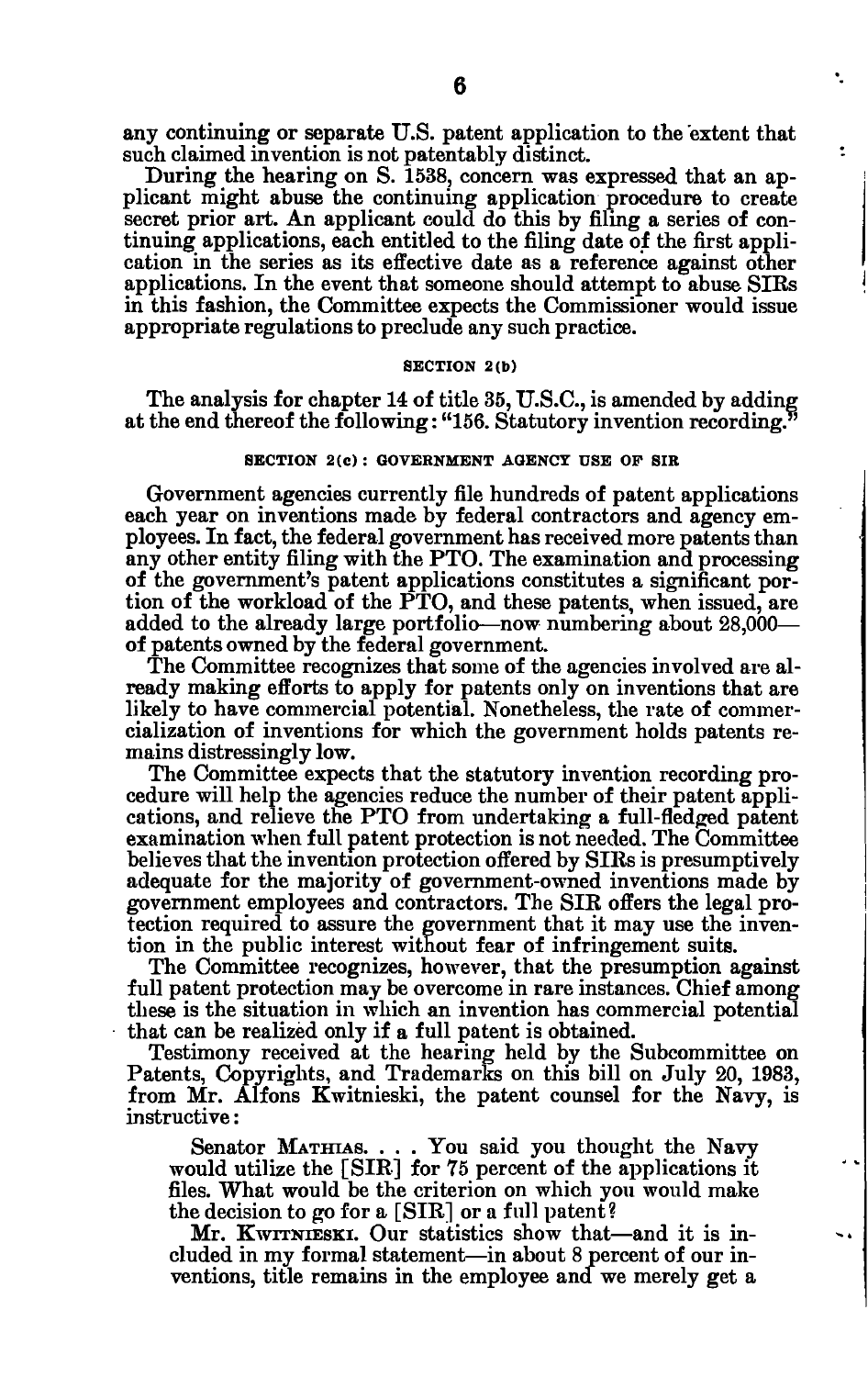*•* license. So it would be unfair to the employee not to permit him to enforce his patent...

Another 10 percent of our inventions have some commercial •possibilities. These would be able [to.be](http://to.be) utilized in our licensing program in -which we non-exclusively or exclusively license people who would want to use the Navy patents and commercialize them.

. . . [A]nother 5 to 10 percent are basic-type inventions that do not necessarily have commercial value at the early days, but we can look at them to give us protection should we be sued later on by someone else's patent. We could show that we have done work in this area, and we can use it as a counterclaim or to leverage and thus pay fewer dollars in liability. • Senator MATHIAS. Well, now, why would not a [SIR] be good for that purpose?

Mr. KWITNIESKI. Because we would have no *quid* to give for the patent owner's *quo.* 

Senator MATHIAS. In other words, you are looking for a negotiated settlement in this area ?

Mr. KWITNIESKI. Exactly. . . .

*The Patent Law Amendments Act of 1983, tearing on S. 1538* before the Subcomm. on Patents, Copyrights, and Trademarks of the Senate Comm. on the Judiciary,  $98\text{th}$  Cong. 1st Sess. (1983); S. Hrg.  $98-409$ ; Ser. No. J-98-54, pp. 48-49.

The policy to be developed by the interagency committee created by this section should recognize the appropriateness of full patent protection in the types of instances cited by Mr. Kwitnieski. The Committee expects, however, that these three instances will be relatively rare.

First, the Committee understands that an employee retains title to an invention only if the government's interest in it is minimal. In this case, the agency may file and prosecute the application with the PTO on behalf of the individual inventor. The inventor may choose to take a SIR, but in some cases the inventor may wish to keep the exclusive right to practice the invention, and will thus want a patent. An invention as to which an employee retains title is not, in the Committee's view, an invention "as to which the United States may have a right of ownership."

Second, the Committee expects that.the government will ordinarily use a SIR unless an invention has commercial potential which justifies the expense of obtaining a patent. While the Committee recognizes that it is sometimes difficult to decide which inventions have such potential, especially in fields where there is fast-breaking research, the Committee wishes to emphasize that an agency's decision on this question should not be based simply on speculation or theoretical possibilities. If the agency can determine (based upon standards developed by the interagency committee) that there is a likelihood that an invention can be licensed to achieve commercial development and that the expense to both the agency and the PTO is justified then the agency is entitled to seek a full-fledged patent.

Third, the Committee understands that situations may arise in which patent protection, although not necessary to promote commercial development, is needed to protect some government interest in future technological development in a field in which commercial devel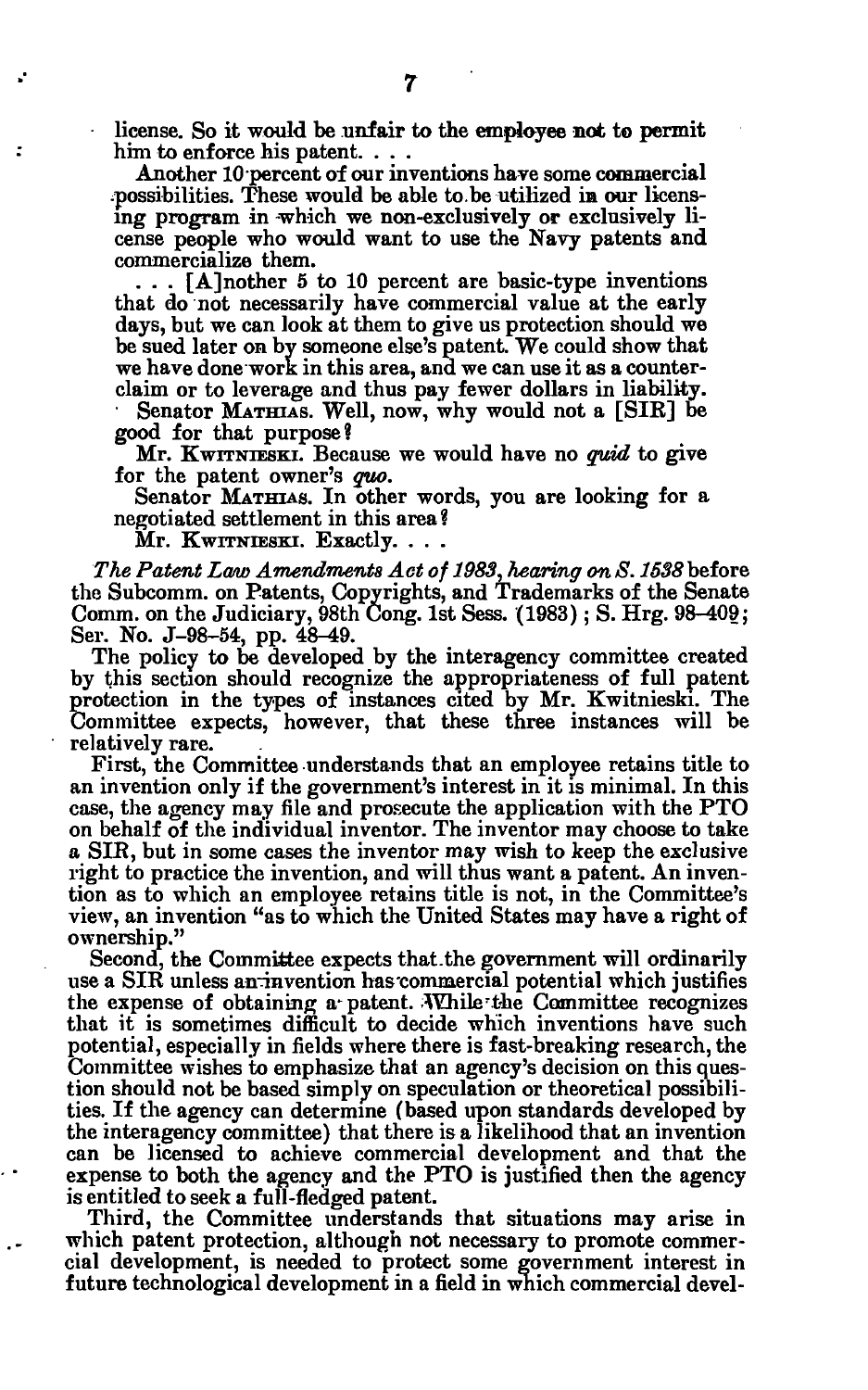opment may be anticipated. The example which the Navy patent counsel presented at the hearing, where the government patents a basic invention in an emerging field of technology, in order to have an asset in settlement of future infringement suits, is an apt one. The Committee intends that the standards for commercial potential to be developed by the interagency committee recognize that in emerging fields of technology, full patent protection for basic inventions may occasionally be appropriate to further some important interest of the government as a whole in the technical field in which the invention has been made.

Finally, the Committee recognizes that there may be other exceptional instances where the protection offered by a SIR—the guarantee that the government will always have the right to practice the invention—is infeasible. But the Committee is concerned that these exceptions must not be allowed to swallow the rule: full patent protection is inappropriate for most government-owned inventions made by federal contractors and employees. The Committee is disturbed by the history of a similar procedure, the "defensive publication program," which was created by PTO regulations rather than by statute. During the 5-year period between 1968 and 1973, when the "defensive publication program" was in effect, government agencies filed for at least 8,925 patents, and used the defensive publication procedure only once. Thus, despite the Navy patent counsel's informative testimony, there is good reason to believe that some government agencies may be reluctant to take full advantage of the cost-savings opportunities provided by the SIR program.

For this reason, the Committee feels it advisable to direct the Secretary of Commerce to convene an interagency committee to develop a coordinated federal policy on the use of SIRs. Since the Department of Commerce serves as the lead agency for managing federal technology under Public Law 96-480 (the Stevenson-Wydler Act) and contains the Office of Productivity, Technology, and Innovation, the Committee believes that the Secretary is the appropriate head of the interagency committee. This interagency committee should be able to provide clear guidance for the uses of SIRs and patents that reflects. the principles discussed above, that seeks to eliminate policy inconsistencies among the agencies, and that ensures that the agencies will take full advantage of the SIR program.

The Committee intends to monitor usage of the SIR program through the annual report of the Secretary of Commerce required under this section. This report should, at a minimum, provide the Congress with data showing the degree to which the principal agencies are making use of the SIR procedure and the types of determinations which support decisions to apply for regular patents. The responsibilities of the other agencies participating in the interagency committee include the provision of the data needed for the annual report. The report should also include an analysis of the use of SIRs by private enterprise.

This section creates no right to judicial review of an agency's decision to seek or not to seek a SIR, or to seek a patent rather than a SIR on any invention.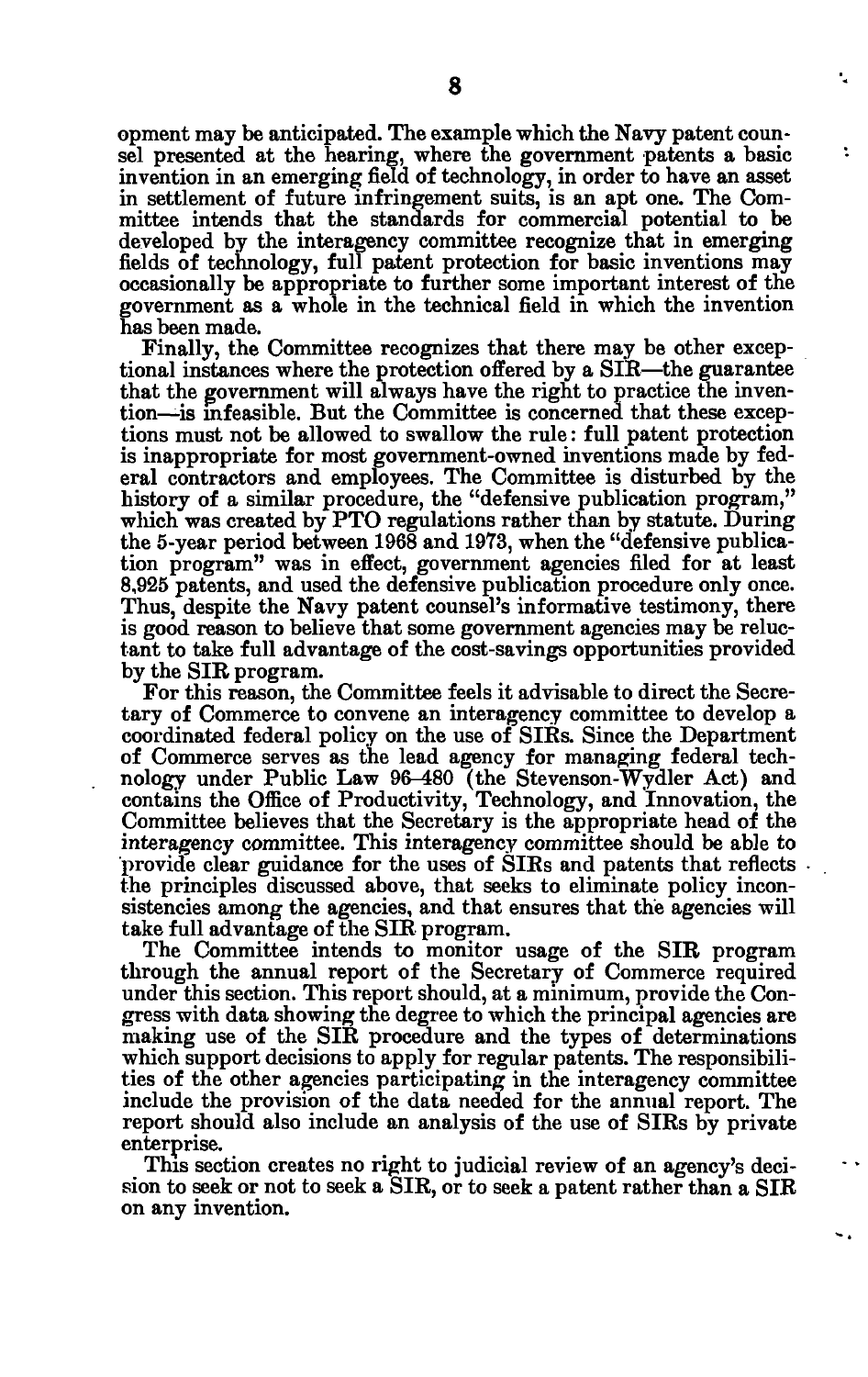### *Section 3*

 $\ddot{\cdot}$ 

This section amends section 134 of title 35 by striking out the word "primary." This will permit an appeal from a non-final second rejection of claims which can be made by an examiner who is not a primary examiner. In such cases, applicants who feel the issues are ripe for appeal will not be delayed in prosecution of the case by having to wait for a final rejection from a primary examiner.

### *Section 4-*

This section amends section 361(d) of title 35 to provide a onemonth grace period from the date of filing of an international application for the payment of the basic international fee and the transmittal and search fees.

### *Section 5*

This section amends section 366 of title 35 to clarify the effect of withdrawal of an international application on claims for the benefit of its filing date. The withdrawal of an international application designating the United States will not deprive an application of the right to claim the benefit of the filing date of such an application, provided the claim is made before that application is withdrawn.

### *Section 6*

This section amends section 371(a) to provide greater flexibility for the PTO in handling international applications. Also, this section, by relaxing the requirements which international applicants must satisfy by the commencement of the national stage, gives international applicants benefits similar to those given national applicants by P.L. 97-247 with respect to the time for filing the national fee and oath or declaration.

### *Section 7*

This section amends section 372(b) of title 35 to authorize the Commissioner to require a verification of the translation of an international application or any other document pertaining thereto if the application or other document was filed in a language other than English.

The section also deletes section  $372(c)$  of title 35, thereby discontinuing the requirement for payment of a special fee to maintain claims in an international application which were not searched by an international searching authority. This deletion was made to place international applications processed in the national stage on the same footing as purely national applications.

### *Section 8*

This section amends section 378(a) of title 35 to delete mention of the special fee in order to conform with the amendment of section 372(c) in section 7 above.

### *Section 9*

This section replaces the term "Patent Office" with "Patent and Trademark Office<sup>5</sup> throughout title 35 to conform to the provisions of Public Law 93-596.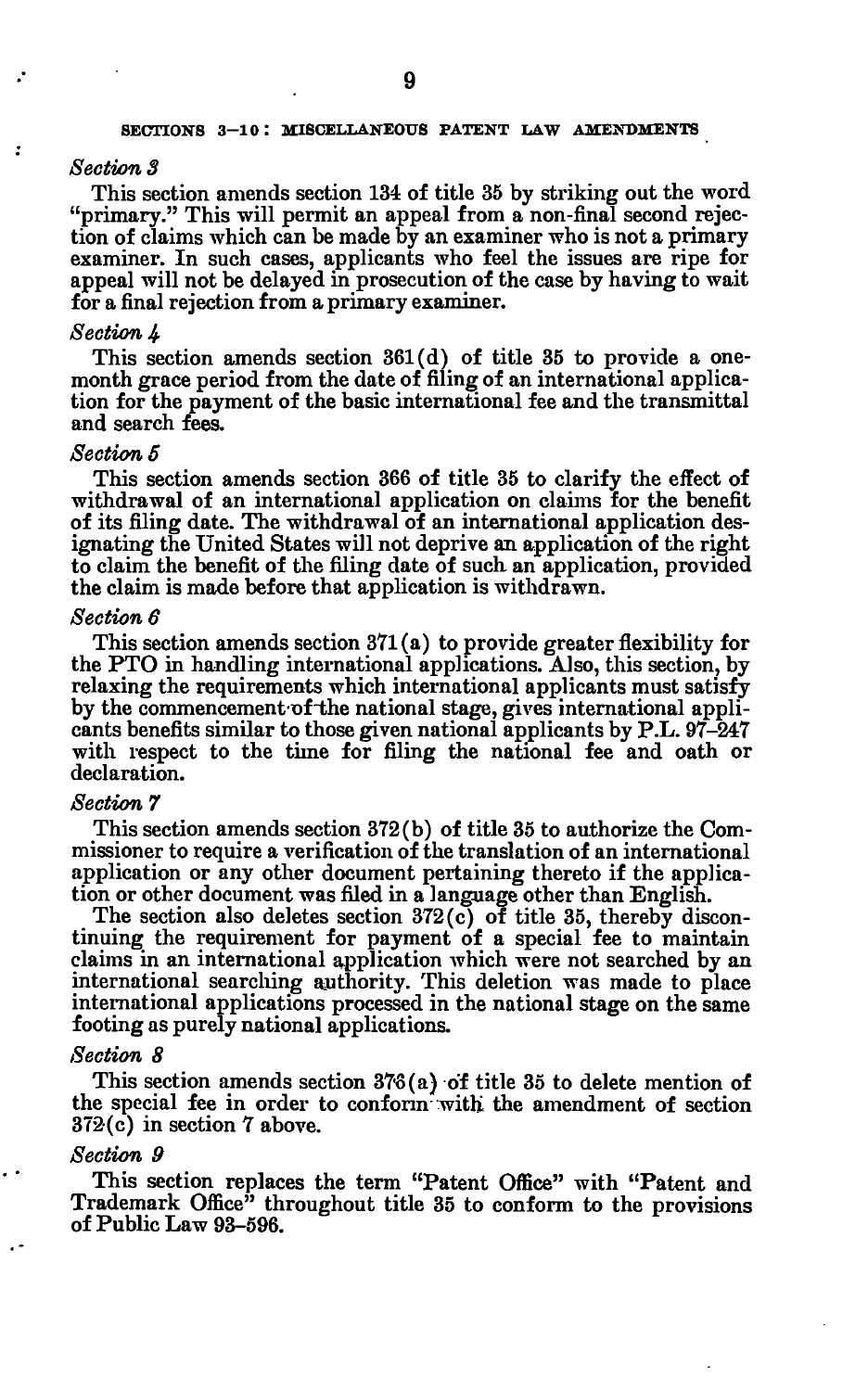### *Section 10*

This section ensures that no maintenance fees are charged for plant patents, regardless of when such patents were filed. The Committee finds that due to the passage of Public Law 9&-517 certain plant patents have become subject to maintenance fees while other, similar patents, have not been assessed such fees, based solely on the differences in the dates of filing. The Committee believes this disparate treatment is unfair and undesirable.

 $\ddot{\cdot}$ 

### **SECTIONS 11 THROUGH 22 : BOARD OF PATENT APPEALS AND INTERFERENCES**

These sections of the act combine the Board of Appeals and the Board of Patent Interferences into a single panel—the Board of Patent Appeals and Interferences. This is accomplished in these sections by eliminating all references to either the Board of Appeals or the Board of Patent Interferences and replacing such references with references to the Board of Patent Appeals and Interferences.

At present, if two or more inventors claim the same patentable invention, the PTO is required to determine who was the first inventor and award a patent to such first inventor. The administrative proceedings to determine inventorship are known as "interference proceedings." The longest interference took over 13 years in the PTO. While most interferences are not that long, the delays in issuing a patent due to the lengthy interference proceedings are harmful to both applicants and the public. The PTO is publishing regulations to streamline this process. The Committee finds, however, that one of the reasons for the lengthy proceedings in the PTO is a jurisdictional problem. By statute, the tribunal responsible for determining patentability is the Board of Appeals. The statutory tribunal for determining priority in an interference proceeding is the Board of Patent Interferences. The Board of Patent Interferences is not authorized to address questions of patentability of the invention. This statutory jurisdictional problem is eliminated through the merger of these two boards.

### **SECTION 23 : COMPENSATION OF TRADEMARK TRIAL AND APPEAL BOARD MEMBERS**

This section amends section 3 of title 35 to provide for compensation of the members of the Trademark Trial and Appeal Board of the Patent and Trademark Office at a rate equal to that of GS-16s under the General Schedule.

#### **SECTION 24 : EFFECTIVE DATE**

This section makes the act effective three months after the date of enactment with the exception of sections 9 and 10 of the act which are effective on the date of enactment. The Committee believes that there will be no burden in making section 9 effective immediately since it involves only a name change. The Committee finds that section 10 should be immediately effective in order to eliminate at the earliest date the inequality of treatment for plant patents (see analysis of section 10 above).

### IV. ADMINISTRATION POSITION

The administration is fully supportive of S. 1538, as evidenced by the testimony of Gerald J. Mossinghoff, Assistant Secretary of Com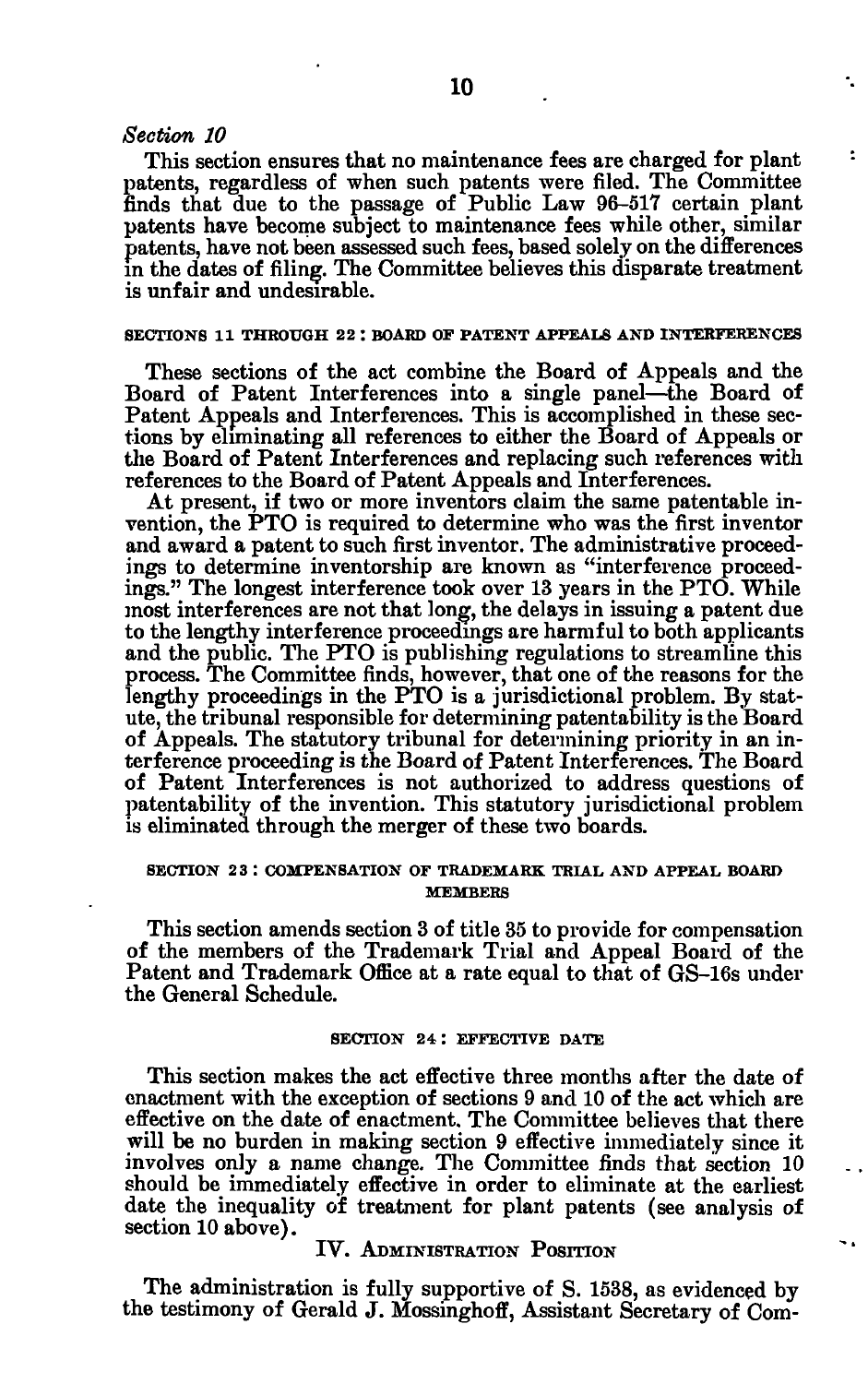merce and Commissioner of Patents and Trademarks at the hearing before the Subcommittee on Patents, Copyrights, and Trademarks on July 20,1983, and by the letter to the Honorable George Bush, President of the Senate from Malcolm Baldrige, Secretary of Commerce, March 11,1983, reprinted in the record of the same hearing. *Ibid.* pp. 98-409.

# V. REGULATORY IMPACT STATEMENT

In compliance with paragraph 11(b), Rule XXVI, of the Standing Rules of the Senate, the Committee has concluded that the bill will have no significant regulatory impact or impact on personal privacy. Enactment of the bill would not create any significant additional paperwork.

### VI. COST OF THE LEGISLATION

In accordance with paragraph 1(a), Rule XXVI, of the Standing Rules of the Senate, the Committee offers the following report of the Congressional Budget Office:

U.S. CONGRESS, CONGRESSIONAL BUDGET OFFICE, *Washington, DC, April 26,1984.* 

## Hon. STROM THURMOND,

 $\ddot{\phantom{a}}$ 

### *Chairman, Committee on the Judiciary, U.S. Senate, Dirksen Senate Office Building, Washington, DC.*

DEAR MR. CHAIRMAN : The Congressional Budget Office has reviewed S. 1538, the Patent Law Amendments of 1983, as ordered reported by the Senate Committee on the Judiciary, April 5, 1984. We estimate that the federal government would incur no net additional costs and might realize some small savings if this bill is enacted.

S. 1538 would make a number of clarifying and technical changes to various patent laws, and would replace the current Board of Appeals at the Patent and Trademark Office (PTO) with a Board of Patent Appeals and Interferences. It would also establish a new, optional procedure for obtaining protection for inventors—called a statutory invention recording (SIR). The SIR would give the inventor many of the same rights that a patent would provide, although it would not exclude others from making, using or selling the invention. According to the PTO, this alternative patent process might replace some requests for patents, as well as generate new requests for SIRs, although the precise level of activity is not certain at this time. Because the PTO operates on a cost-recovery basis, the agency would establish and assess fees for SIRs at levels sufficient to recover the administrative expenses associated with the filing, resulting in no net budget impact to the PTO. Unlike patents, however, SIRs would require no maintenance fees.

The PTO expects the primary users of SIRs would be other federal government agencies, which would benefit from the reduced fees as well as the reduced administrative expenses of the simplified SIR process. The annual savings to the various federal agencies, however, are not expected to be significant.

The Congressional Budget Office estimates that no significant costs will be incurred by state or local governments as a result of enactment of this bill.

If you wish further details on this estimate, we will be pleased to provide them.

Sincerely,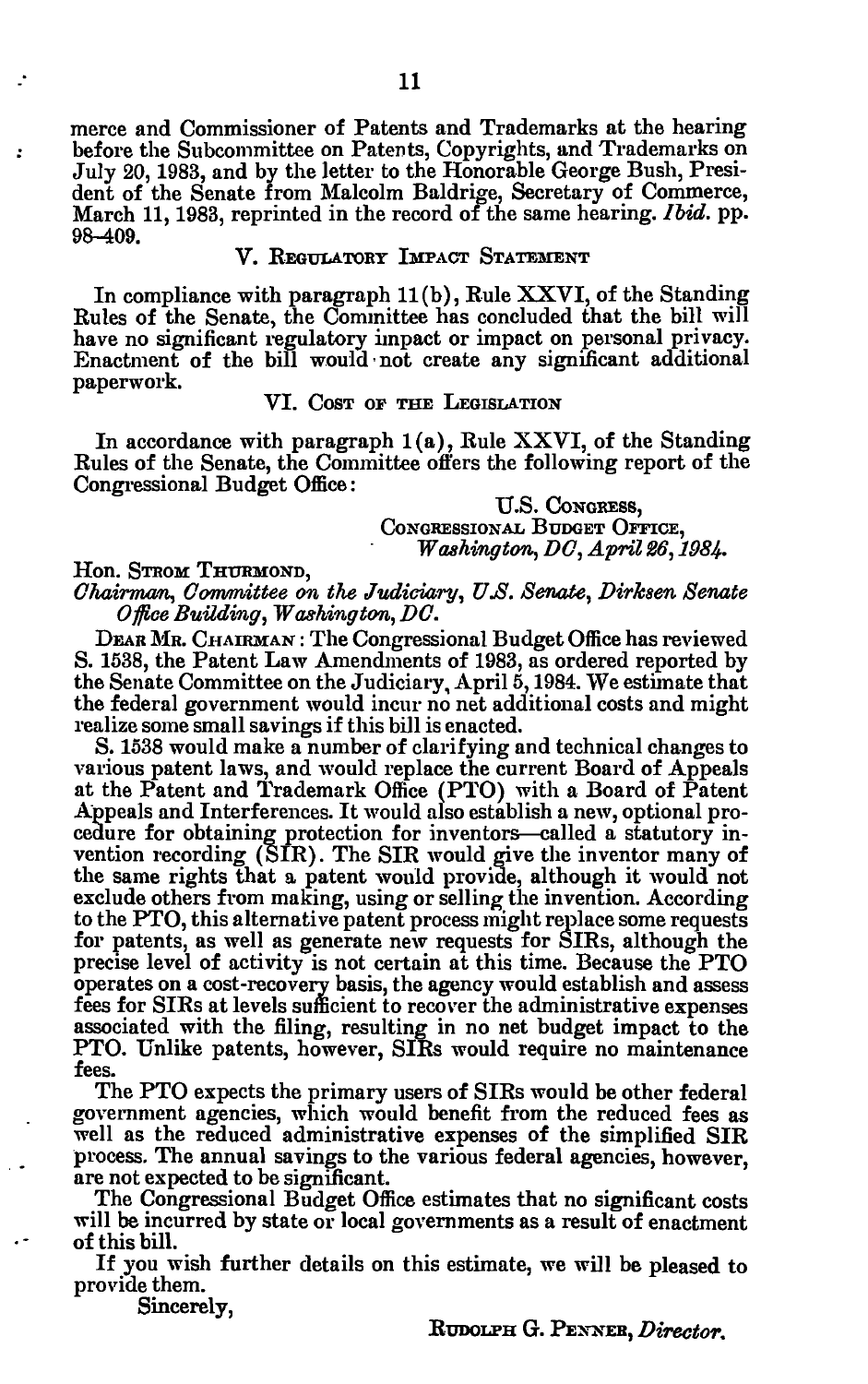# VII. CHANGES IN EXISTING LAW

 $\ddot{\phantom{a}}$ 

In compliance with paragraph 12 of rule XXVI, of the Standing Rules of the Senate, changes in existing law made by S. 1538 as reported are shown as follows (existing law proposed to be omitted is enclosed in brackets, new matter is printed in italic, and existing law in which no change is proposed is shown in roman):

# **UNITED STATES CODE**

# **TITLE 28—JUDICIARY AND JUDICIAL PROCEDURE**

§ **1295. Jurisdiction of the United States Court of Appeals for the Federal Circuit** 

\*\*\*\*\*\* \*

**\*\*\*\*\*\* \*** 

\*\*\* \*\*\* \*\* \*\* \*

(a) The United States Court of Appeals for the Federal Circuit shall have exclusive jurisdiction—

(4) an appeal from a decision of—

(A) the Board of [Appeals or the Board of Patent] *Pat*ent Appeals and Interferences of the Patent and Trademark Office with respect to patent applications and interferences, at the instance of an applicant for a patent or any party to a patent interference, and any such appeal shall waive the right of such applicant or party to proceed under section 145 or 146 of title 35; . . .

# **TITLE 35—PATENTS**

\*\*\*\*\*\* \*

PART I—PATENT AND TRADEMARK OFFICE

\*\*\*\*\*\* \*

# **CHAPTER 1—ESTABLISHMENT, OFFICERS, FUNCTIONS**

**Sec.** 

**1. Establishment.** 

**2. Seal.** 

- **3. Officers and employees.**
- **4. Restrictions on officers and employees as to interest in patents.**
- **5. Repealed.**
- **6. Duties of Commissioner.**
- **7. [Board of Appeals]** *Board of Patent Appeals* **and Interferences.**
- **8. Library.**

**\*\*\*\*\*\* \***  §3. **Officers and employees** 

**\*\*\*\*\*\* \***  (e) *The members of the Trademark Trial and Appeal Board of the Patent and Trademark Office shall receive compensation equal to that*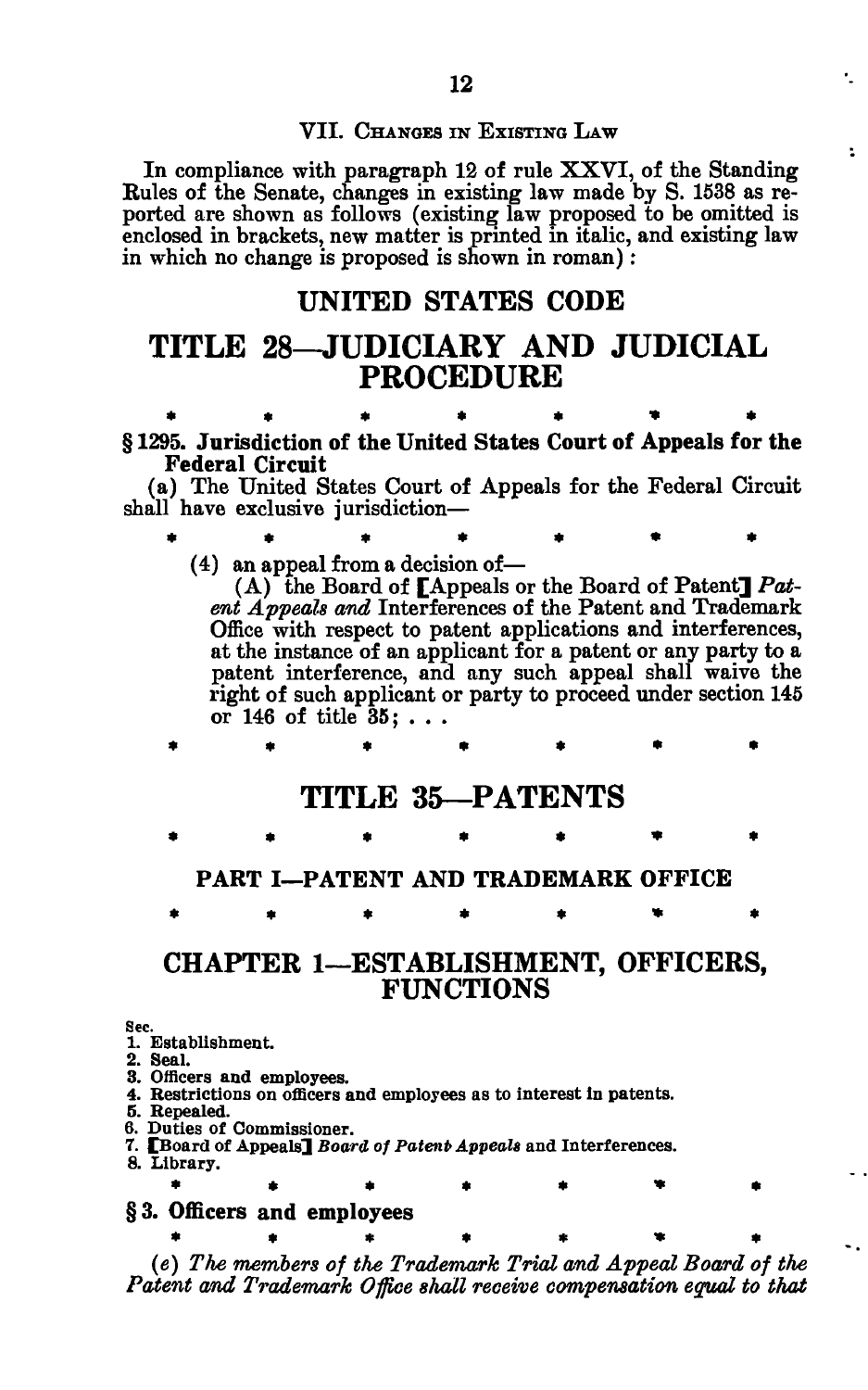*paid a OS-16 under the General Schedule contained in section 5332 of title 5, United States Code. \*\*\*\*\*\* \** 

§7. **Board** of **Appeals** 

[The examiners-in-chief shall be persons of competent legal knowledge and scientific ability, who shall be appointed under the classified civil service. The Commissioner, the deputy commissioner, the assistant commissioners, and the examiners-in-chief shall constitute a Board of Appeals, which on written appeal of the applicant, shall review adverse decisions of examiners upon applications for patents. Each appeal shall be heard by at least three members of the Board of Appeals, the members hearing each appeal to be designated by the Commissioner. The Board of Appeals has sole power to grant rehearings.

[Whenever the Commissioner considers it necessary to maintain the work of the Board of Appeals current, he may designate any patent examiner of the primary examiner grade or higher, having the requisite ability, to serve as examiner-in-chief for periods not exceeding six months each. An examiner so designated shall be qualified to act as a member of the Board of Appeals. Not more than one such primary examiner shall be a member of the Board of Appeals hearing an appeal. The Secretary of Commerce is authorized to fix the per annum rate of basic compensation of each designated examiner-inchief in the Patent and Trademark Office at not in excess of the maximum scheduled rate provided for positions in grade 16 of the General Schedule of the Classification Act of 1949, as amended. The per annum rate of basic compensation of each designated examiner-in-chief shall be adjusted, at the close of the period for which he was designated examiner-in-chief, to the per annum rate of basic compensation which he would have been receiving at the close of such period if such designation had not been made.]

### § 7. **Board** of Patent **Appeals and Interferences**

The examiners-in-chief shall be persons of competent legal knowl*edge and scientific ability, who shall be appointed under the classified civil service. The Commissioner, the deputy commissioner, the assistant commissioners, and the examiners-in-chief shall constitute a Board of Patent Appeals and Interferences.* 

*The Board of Patent Appeals and Interferences shall, on written appeal of an applicant, review adverse decisions of examiners upon applications for patents and shall determine priority and patentability of invention in interferences declared pursuant to section 135(a) of this title. Each appeal and interference shall be heard by at least three members of the Board of Patent Appeals and Interferences, the members to be designated by the Commissioner. The Board of Patent Appeals and Interferences has sole power to grant rehearings.* 

*Whenever the commissioner considers it necessary to maintain the work of the Board of Patent Appeals and Interferences current, he may designate any patent examiner of the primary examiner grade or higher, having the requisite ability, to serve as examiner-in-chief for periods not exceeding six months each. An examiner so designated shall be qualified to act as a member of the Board of Patent Appeals and Interferences. Not more than one such primary examiner shall be a member of the Board of Patent Appeals and Interferences hearing an appeal or determining an interference. The Secretary of Com-*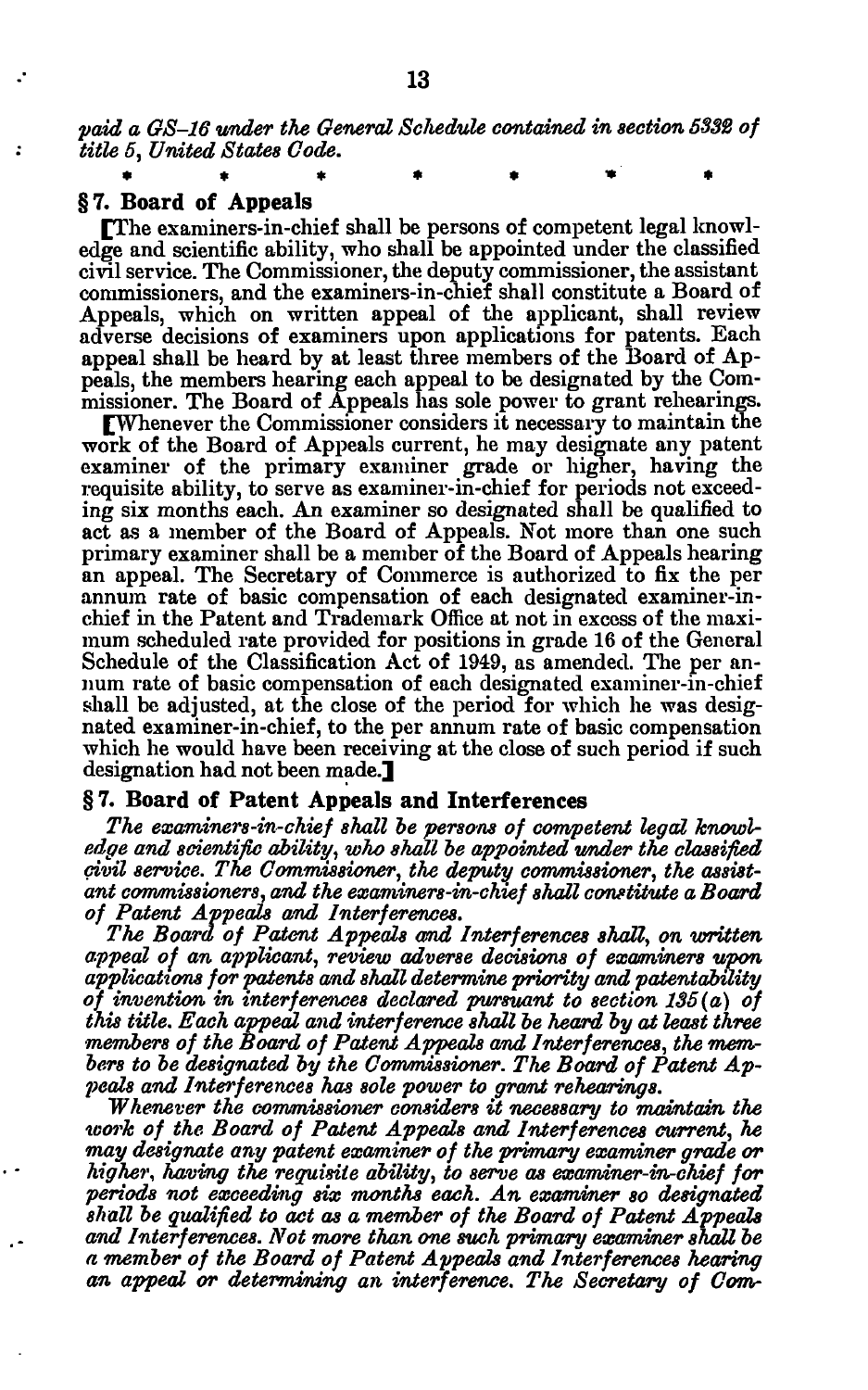÷

*merce is authorised to fix the per annum rate of basic compensation of each designated examiner-in-chief in the Patent and Trademark Office at not in excess of the maximum scheduled rate provided for positions at GS-16 pursuant to section 5332 of title 5, United /States Code. The per annum rate of basic compensation of each designated examiner-inchief shall be adjusted, at the close of the period for which he was designated to act as examiner-in-chief, to the per annum rate of basic compensation which he would have been receiving at the close of such period if such designation had not been made.* 

**\*\*\*\*\*\* \*** 

# **CHAPTER 4—PATENT FEES**

### **§41. Patent fees**

(a) The Commissioner shall charge the following fees: \*\*\* \*\* \* \* \*

6. On filing an appeal from the examiner to the [Board of Appeals] *Board of Patent Appeals and Interferences,* \$115; in addition, on filing a brief in support of the appeal, \$115, and on requesting an oral hearing *in the appeal* before the [Board of Appeals] *Board of Patent Appeals and Interferences,* \$100.

\*\*\*\*\*\* \*

# PART II—PATENTABILITY OF INVENTIONS AND GRANT OF PATENTS

# CHAPTER 10—PATENTABILITY OF INVENTIONS

\*\*\*\*\*\* \*

\*\*\*\*\*\* \* **§104. Invention made abroad** 

In proceedings in the [Patent Office] *Patent and Trademark Office*  and in the courts, an applicant for a patent, or a patentee, may not establish a date of invention by reference to knowledge or use thereof, or other activity with respect thereto, in a foreign country, except as provided in sections 119 and 365 of this title. Where an invention was made by a person, civil or military, while domiciled in the United States and serving in a foreign country in connection with operations by or on behalf of the United States, he shall be entitled to the same rights of priority with respect to such inventions as if the same had been made in the United States.

# **CHAPTER 12—EXAMINATION OF APPLICATION**

 $\mathcal{N}^*$  . The set of the set of the set of the set of the set of the set of the set of the set of the set of the set of the set of the set of the set of the set of the set of the set of the set of the set of the set of

**Sec.** 

- **132. Notice of rejection; reexamination.**
- **133. Time for prosecuting application.**
- **134. Appeal to the [Board of Appeals]** *Board of Patent* **Appeals and Interferences.**
- **135. Interferences.**

**<sup>131.</sup> Examination of application.**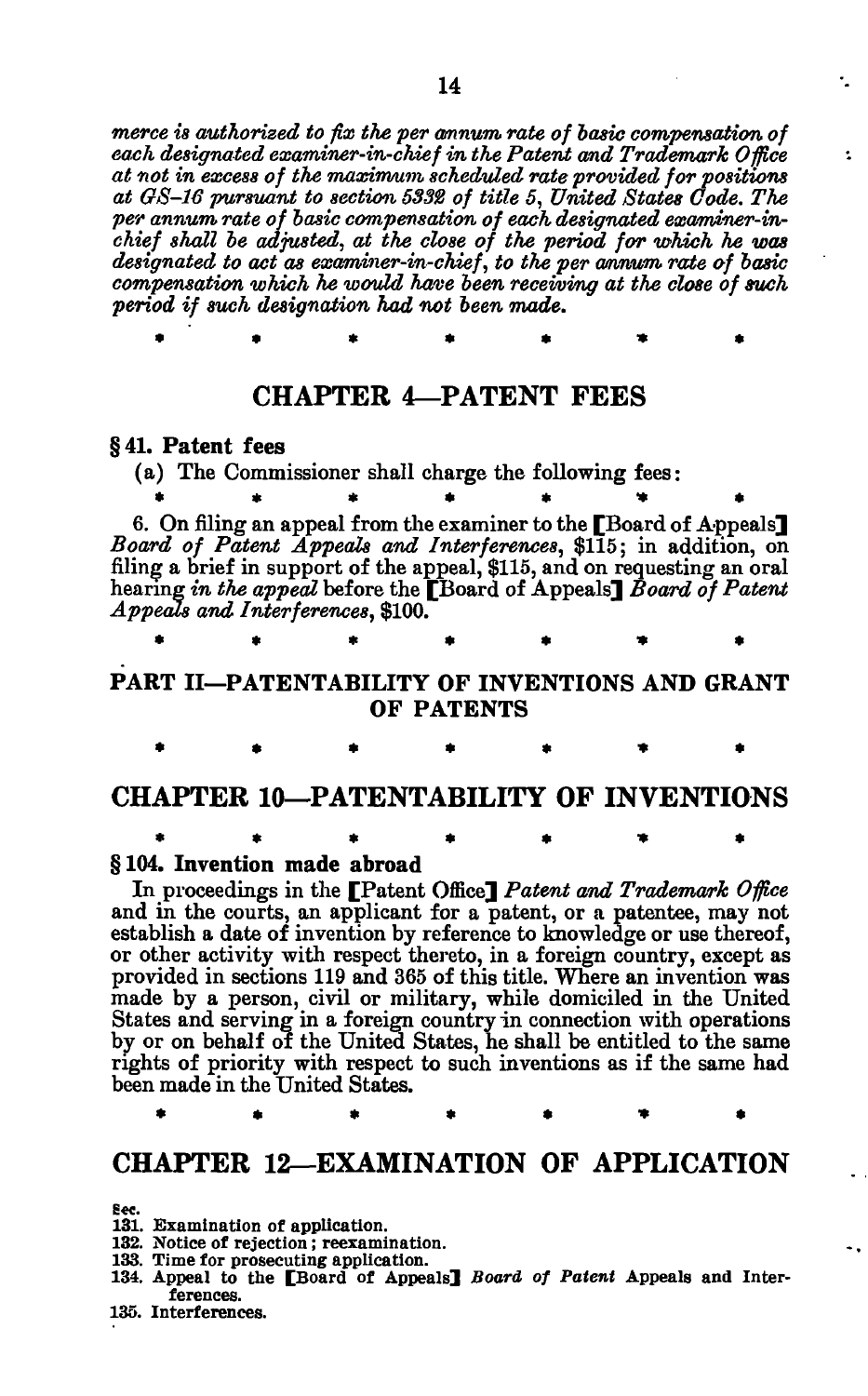# § 134. Appeal to the [Board of Appeals] *Board of Patent Appeals*  and Interferences

An applicant for a patent, any of whose claims has been twice rejected, may appeal from the decision of the *[primary]* examiner to the [Board of Appeals] *Board of Patent Appeals and Interferences,*  having once paid the fee for such appeal.

**\*\*\*\*\*\* \*** 

### §135. Inerferences

 $(a)$  Whenever an application is made for a patent which, in the opinion of the Commissioner, would interfere with any pending application, or with any unexpired patent, he shall give notice thereof to the applicants, or applicant and patentee, as the case may be. The question of priority of invention shall be determined by a board of patent interferences (consisting of three examiners of interferences) whose decision, if adverse to the claim of an applicant, shall constitute the final refusal by the Patent and Trademark Office of the claims involved, and the Commissioner may issue a patent to the applicant who is adjudged the prior inventor. A final judgment adverse to a patentee from which no appeal or other review has been or can be taken or had shall constitute cancellation of the claims involved from the patent, and notice thereof shall be endorsed on copies of the patent thereafter distributed by the Patent and Trademark Office.]

*(a) Whenever an application is made for a patent which, in the opinion of the Commissioner, would interfere with any pending application, or with any unexpired patent, an interference may be declared and the Commissioner shall give notice thereof to the applicants, or applicant and patentee, as the case may be. The Board of Patent Appeals and Interferences shall determine the priority and patentability of invention in interferences. Any final decision, if adverse to the claim*  of an applicant, shall constitute the final refusal by the Patent and *Trademark Office of the claims involved, and the Commissioner may issue a patent to the applicant who is adjudged the prior inventor. A final judgment adverse to a patentee from which no appeal or other review has been or can be taken or had shall constitute cancellation of the claims of the patent, and notice thereof shall be endorsed on copies of the patent thereafter distributed by the Patent and Trademark Office.* 

(b) A claim which is the same as, or for the same or substantially the same subject matter as, a claim of an issued patent [may] *shall*  not be made in any application unless such a claim is made prior to one year from the date on which the patent was granted.

**\*\*\*\*\*\* \*** 

# **CHAPTER 13—REVIEW OF PATENT AND TRADEMARK OFFICE DECISION**

**\*\*\*\*\*\* \***  [§ 141. Appeal to Court of Appeals for the Federal Circuit

[An applicant dissatisfied with the decision of the Board of Appeals may appeal to the United States Court of Appeals for the Federal Circuit, thereby waiving his right to proceed under section 145 of this title. A party to an interferences on the question of priority may appeal to the United States Court of Appeals for the Federal Circuit,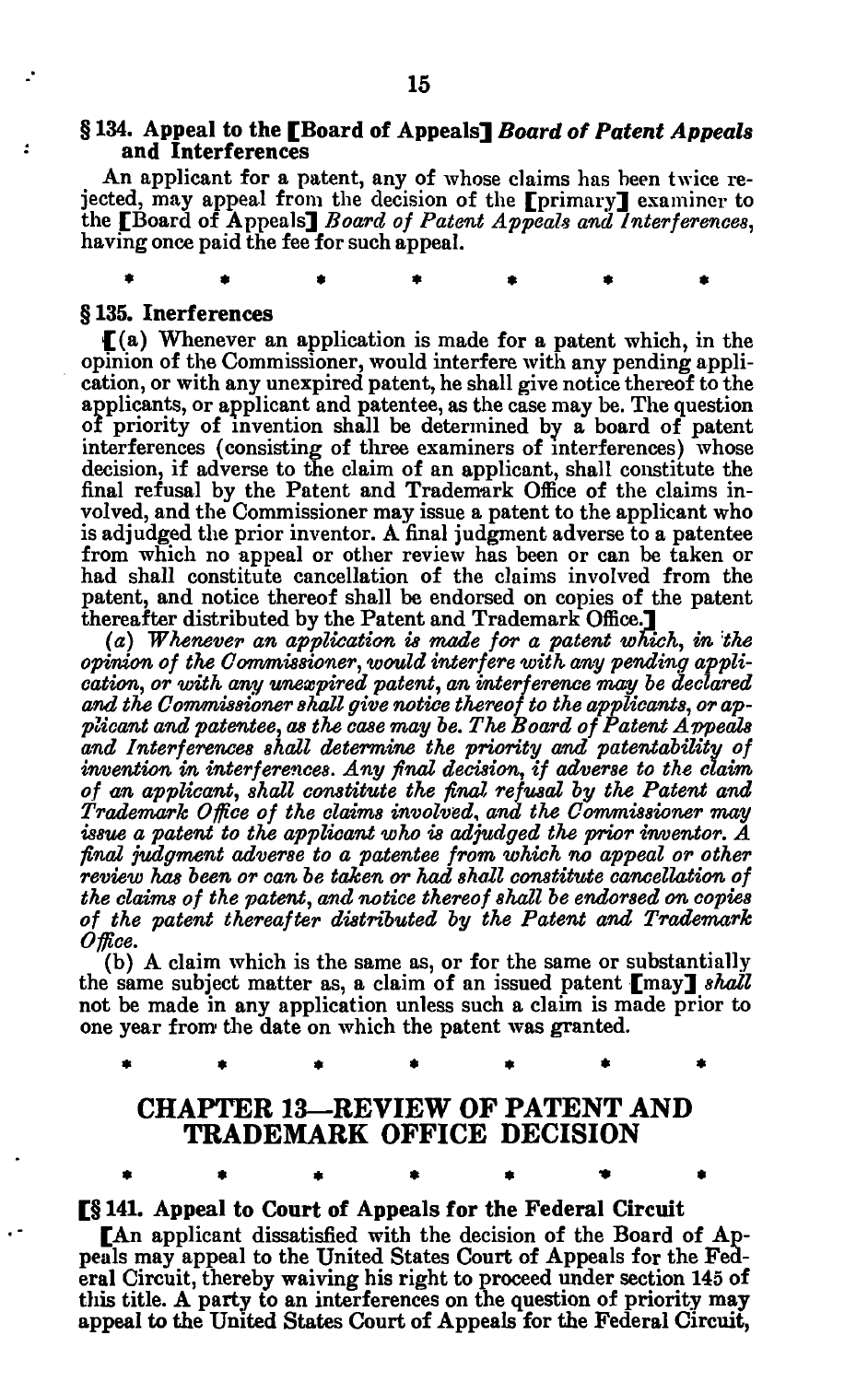but such appeal shall be dismissed if any adverse party to such interference, within twenty days after the appellant has filed notice of appeal according to section 142 of this title, files notice with the Commissioner that he elects to have all further proceedings conducted as provided in section 146 of this title. Thereupon-the appellant shall have thirty days thereafter within which to file a civil action under section 146, in default of which the decision appealed from shall govern the further proceedings in the case.]

÷

## **§** *141. Appeal to Court of Appeals for the Federal Circuit*

*An applicant dissatisfied with the decision in an appeal to the Board of Patent Appeals and Interferences under section 134 of this title may appeal to the United States Court of Appeals for the Federal Circuit, thereby waiving his right to proceed under section 145 of this title. A party- io an interference dissatisfied with the: decision of the Board of Patent Appeals and Interferences imay appeal to the United States Court of Appeals for the Federal Circuit, but such appeal shall be dismissed if any-adverse party to such interference, within twenty days after the appellant has filed notice of appeal according to section 142 of this title, files notice with the Commissioner that he elects to have all further proceedings conducted as provided in section l]fi of this title. Thereupon the appellant shall have thirty days thereafter within which to file a civil action under section 146, in default of which the decision appealed from shall govern the further proceedings in the case.* 

**\*\*\*\*\*\* \*** 

## **§ 145. Civil action to obtain patent**

An applicant dissatisfied with the decision of the [Board of Appeals] *Board of Patent Appeals and Interferences on an appeal under section 134 of this title* may unless appeal has been taken to the United States Court of Appeals for the Federal Circuit, have remedy by civil action against the Commissioner in the United States District Court for the District of Columbia if commenced within such time after such decision, not less than sixty days, as the Commissioner appoints. The court may adjudge that such applicant is entitled to receive a patent for his invention, as specified.in any of his claims involved in the decision of the [Board of Appeals] *Board of Patent Appeals and Interferences,* as the facts in the case may appear and such adjudication shall authorize the Commissioner to issue such patent on compliance with the requirements of law. All the expenses of the proceedings shall be paid by the applicant.

### **§ 146. Civil action in case of interference**

Any party to an interference dissatisfied with the decision of the [board of patent interferences on the question of priority] *Board of Patent Appeals and Interferences,* may have remedy by civil action, if commenced within such time after such decision, not less than sixty days, as the Commissioner appoints or as provided in section 141 of this title, unless he has appealed to the United States Court of Appeals for the Federal Circuit, and such appeal is pending or has been decided. In such suits the record in the Patent and Trademark Office shall be admitted on motion of either party upon the terms and conditions as to costs, expenses, and the further cross-examination of the witnesses as the court imposes, without prejudice to the right of the parties to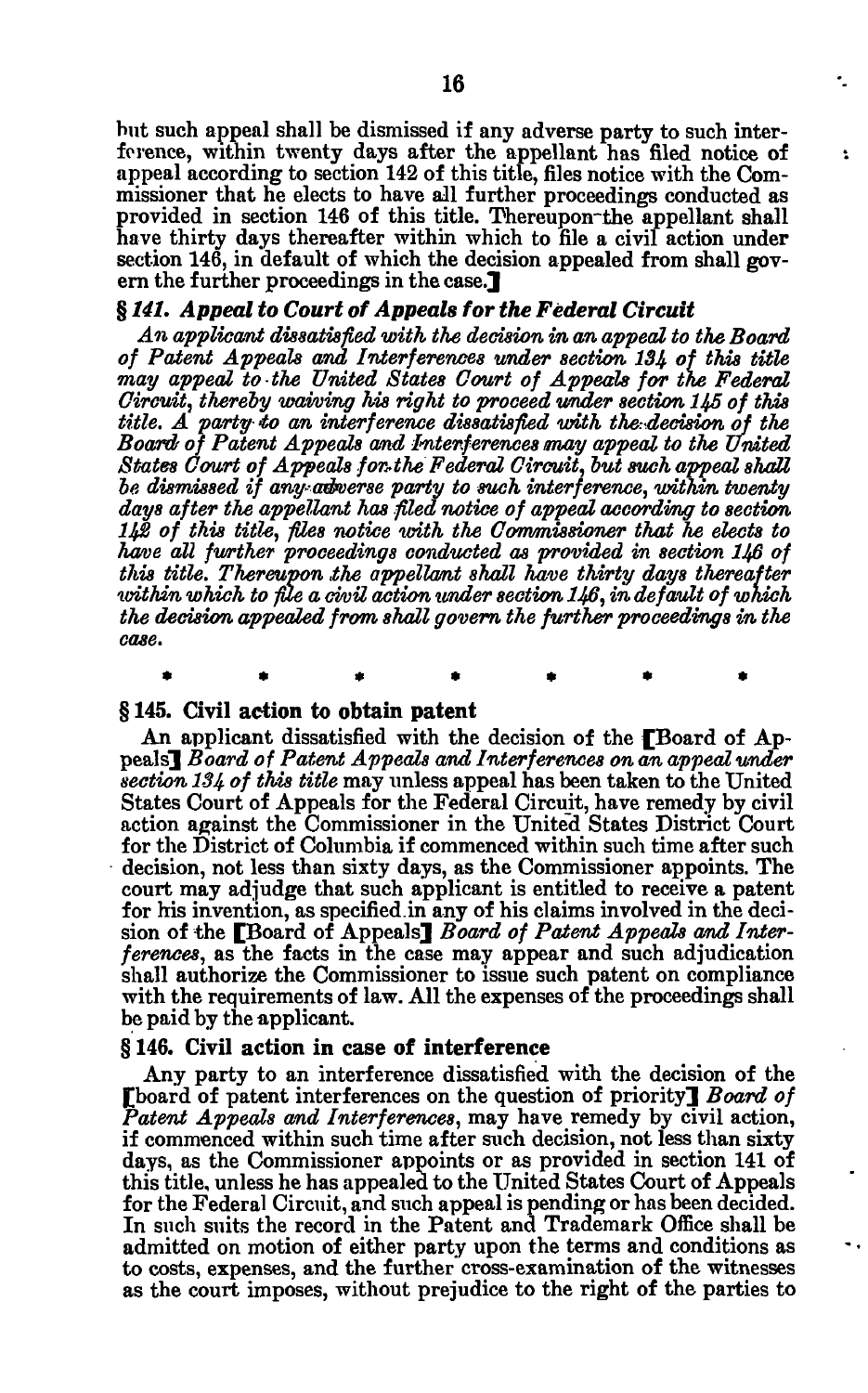take further testimony. The testimony and exhibits of the record in the Patent and Trademark Office when admitted shall have the same effect as if originally taken and produced in the suit.

**\*\*\*\*\*\* \*** 

# **CHAPTER 14—ISSUE OF PATENT**

**£«c. 151. Issue of patent.** 

**152. Issue of patent to assignee.** 

**153. How issued.** 

**154. Contents and term of patent.** 

**155. Patent term extension.** 

*156. Statutory invention recording.* 

### **§** *156. Statutory invention recording*

*(a) Notwithstanding any other provisions of this title, the Commissioner is authorized to publish a statutory invention registration containing the specification and drawings of a regularly filed application for a patent without examination, except as may be required to conduct an interference proceeding, to determine compliance with section 112 of this title, or to review for formalities required for printing, if the applicant*—

**\*\*\*\*\*\* \*** 

*(1) waives the right to receive a patent on the invention within such period as may be prescribed by the Commissioner, and (2) pays application, publication and other processing fees* 

*established by the Commissioner.* 

*(b) The waiver under this section shall take effect upon publication of the statutory invention recording.* 

(c) *A statutory invention recording published pursuant to this section shall have all of the attributes specified for patents in this title except those specified in section 183, and section 271 through 289 of this title. A statutory invention recording shall not have any of the attributes specified for patents in any other title of this Code.* 

**\*\*\*\*\*\* \*** 

**PART III—PATENTS AND PROTECTION OF PATENT RIGHTS** 

# **CHAPTER 30—PRIOR ART CITATIONS TO OFFICE AND REEXAMINATION OF PATENTS**

**\*\*\*\*\*\* \*** 

**\*\*\*\*\*\* \*** 

# **§** 305. **Conduct of reexamination proceedings**

After the times for filing the statement and reply provided for by section 304 of this title have expired, reexamination will be conducted according to the procedures established for initial examination under the provisions of sections 132 and 133 of this title. In any reexamination proceeding under this chapter, the patent owner will be permitted to propose any amendment to his patent and a new claim or claims thereto, in order to distinguish the invention as claimed from the prior are cited under the provisions of section 301 of this title, or in response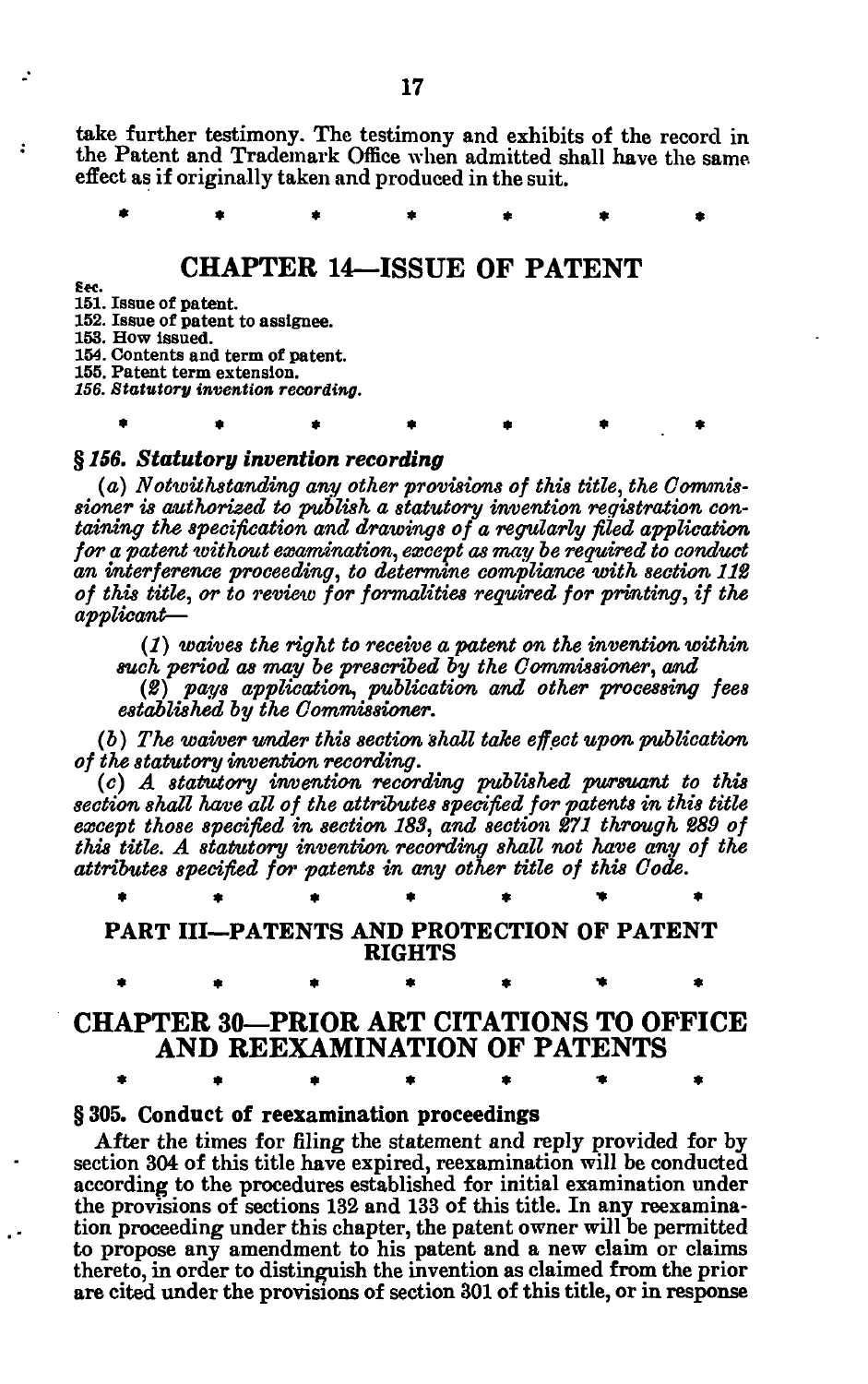to a decision adverse to the patentability of a claim of a patent. No proposed amended-or new iclaim enlarging the scope of a claim of the patent will be permitted in a reexamination proceeding under this •chapter...All reexamination proceedings under this section, including any appeaLto the {Board of Appeals] *Board of Patent Appeals and Interferences,* will be conducted with special dispatch within the Office.

÷.

**PART IV—PATENT COOPERATION TREATY** 

 $\mathbf{r}^* = \mathbf{r}^* + \mathbf{r}^* + \mathbf{r}^* + \mathbf{r}^* + \mathbf{r}^* + \mathbf{r}^* + \mathbf{r}^* + \mathbf{r}^* + \mathbf{r}^* + \mathbf{r}^* + \mathbf{r}^* + \mathbf{r}^* + \mathbf{r}^* + \mathbf{r}^* + \mathbf{r}^* + \mathbf{r}^* + \mathbf{r}^* + \mathbf{r}^* + \mathbf{r}^* + \mathbf{r}^* + \mathbf{r}^* + \mathbf{r}^* + \mathbf{r}^* + \mathbf{$ 

\*\*\*\*\*\* \*

# **CHAPTER 35—DEFINITIONS**

### §351. **Definitions**

(d) The term "international application originating in the United States" means an international application filed in the {Patent Office] *Patent and Trademark Office* when it is acting as a Receiving Office under the treaty, irrespective of whether or not the United States has been designated in that international application.

\* \* \* \* \* \* \*

# **CHAPTER 36—INTERNATIONAL STAGE**

\*\*\*\*\*\* \*

# §361. **Receiving Office**

(a) The [Patent Office] *Patent and Trademark Office* shall act as a Receiving Office for international applications filed by. nationals or residents of the United States. In accordance with any agreement made between the United States and another country, the [Patent Office] *Patent and Trademark Office* may also act as a Receiving Office for international applications filed by residents or nationals of such country who are entitled to file international applications.

(b) The [Patent Office] *Patent and Trademark Office* shall perform all acts connected with the discharge of duties required of a Receiving Office, including the collection of international fees and their transmittal to the International Bureau.

(c) International applications filed in the [Patent Office] *Patent and Trademark Office* shall be in the English language.

(d) The basic fee portion of the international fee, and the transmittal and search fees prescribed under section 376(a) of this part, shall be paid on filing of an international application *or within one*  month after such date. Payment of designation fees may be made on filing and shall be made not later than one year from the priority date of the international application.

# §362. **International Searching Authority**

The [Patent Office] *Patent and Trademark Office* may act as an International Searching Authority with respect to international applications in accordance with the terms and conditions of an agreement which may be concluded with the International Bureau.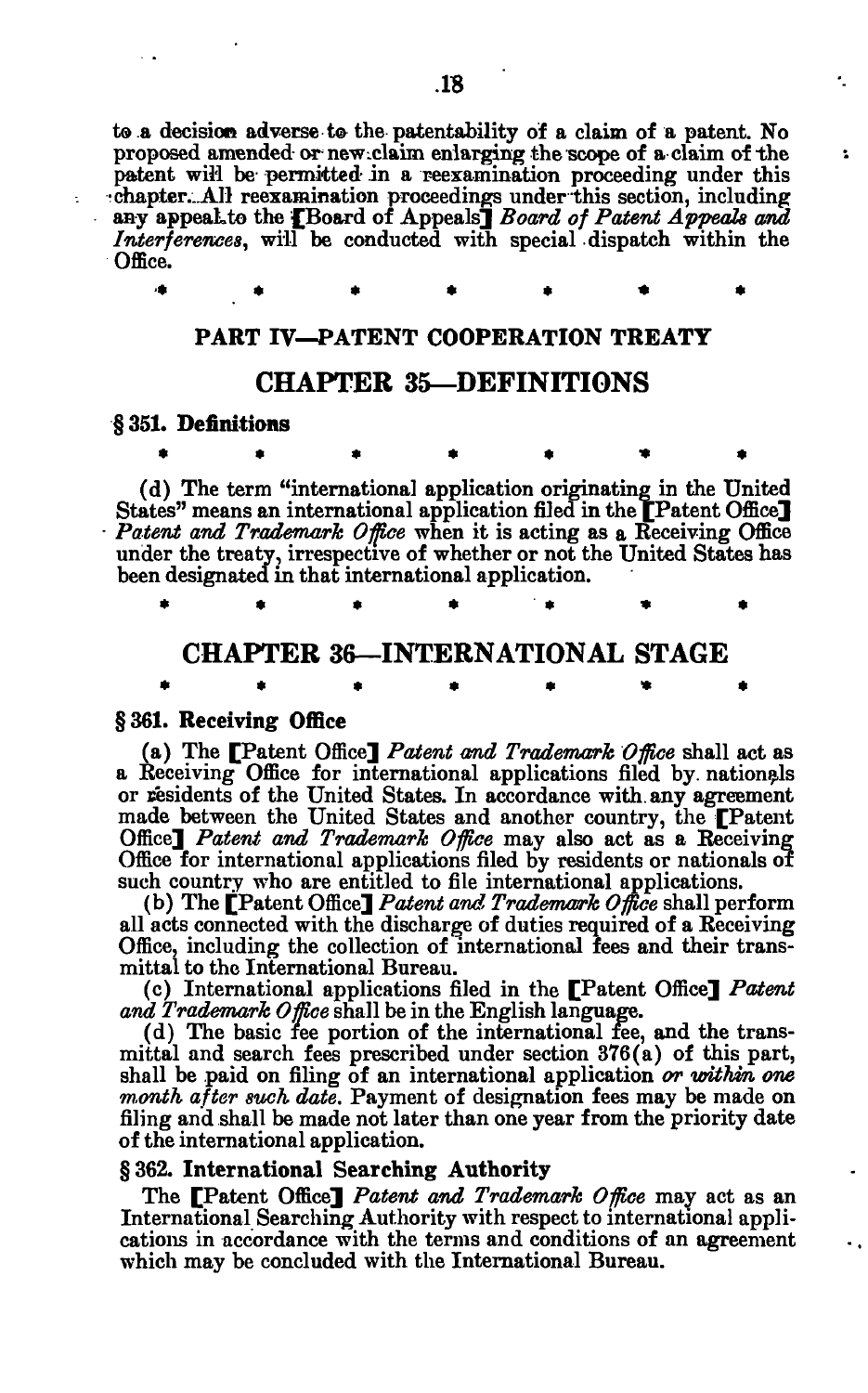### **§363. International application designating the United States: Effect**

An international application designating the United States shall have the effect, from its international filing date under article 11 of the treaty, of a national application for patent regularly filed in the  $\blacksquare\text{Pat}$ ent Office] *Patent and Trademark Office* except as otherwise provided in section 102 (e) of this title.

### **§364. International stage: Procedure**

(a) International applications shall be processed by the [Patent Office] *Patent and Trademark Office* when acting as a Receiving Office or International Searching Authority, or both, in accordance with the applicable provisions of the treaty, the Regulations, and this title.

**§ 365. Right of priority; benefit of the filing date of a prior application** 

\*\*\*\*\*\* \*

**\*\*\*\*\*\* \*** 

(c) In accordance with the conditions and requirements of section 120 of this title, an international application designating the United States shall be entitled to the benefit of the filing date of a prior national application or a prior international application designating the United States, and a national application shall be entitled to the benefit of the filing date of a prior international application designating the United States. If any claim for the benefit of an earlier filing date is based on a prior international application which designated but did not originate in the United States, the Commissioner may require the filing in the [Patent Office] *Patent and Trademark Office* of a certified copy of such application together with a translation thereof into the English language, if it was filed in another language.

### §366. **Withdrawn international application**

Subject to section 367 of this part, if an international application designating the United States is withdrawn or considered withdrawn, either generally or as to the United States, under the conditions of the treaty and the Regulations, before the applicant has complied with the applicable requirements prescribed by section 371(c) of this part, the designation of the United States shall have no effect *after the date of withdrawal,* and shall be considered as not having been mnde *unless a claim for the benefit of a prior fling date wnder section 365(c) of this part was made in a national application, or an international applica*tion designating the United States, filed before the date of such with*drawal.* However, such *withdrawn* international application may serve as the basis for a claim of priority under section 365 (a) and (b) of this part, if it designated a country other than the United States.

## §367. **Actions of other authorities: Review**

(a) Where a Receiving Office other than the [Patent Office] *Patent and Trademark Office* has refused to accord an international filing'date to an international application designating the United States or where it has held such application to be withdrawn either generally or as to the United States, the applicant may request review of the matter by the Commissioner, on compliance with the requirements of and within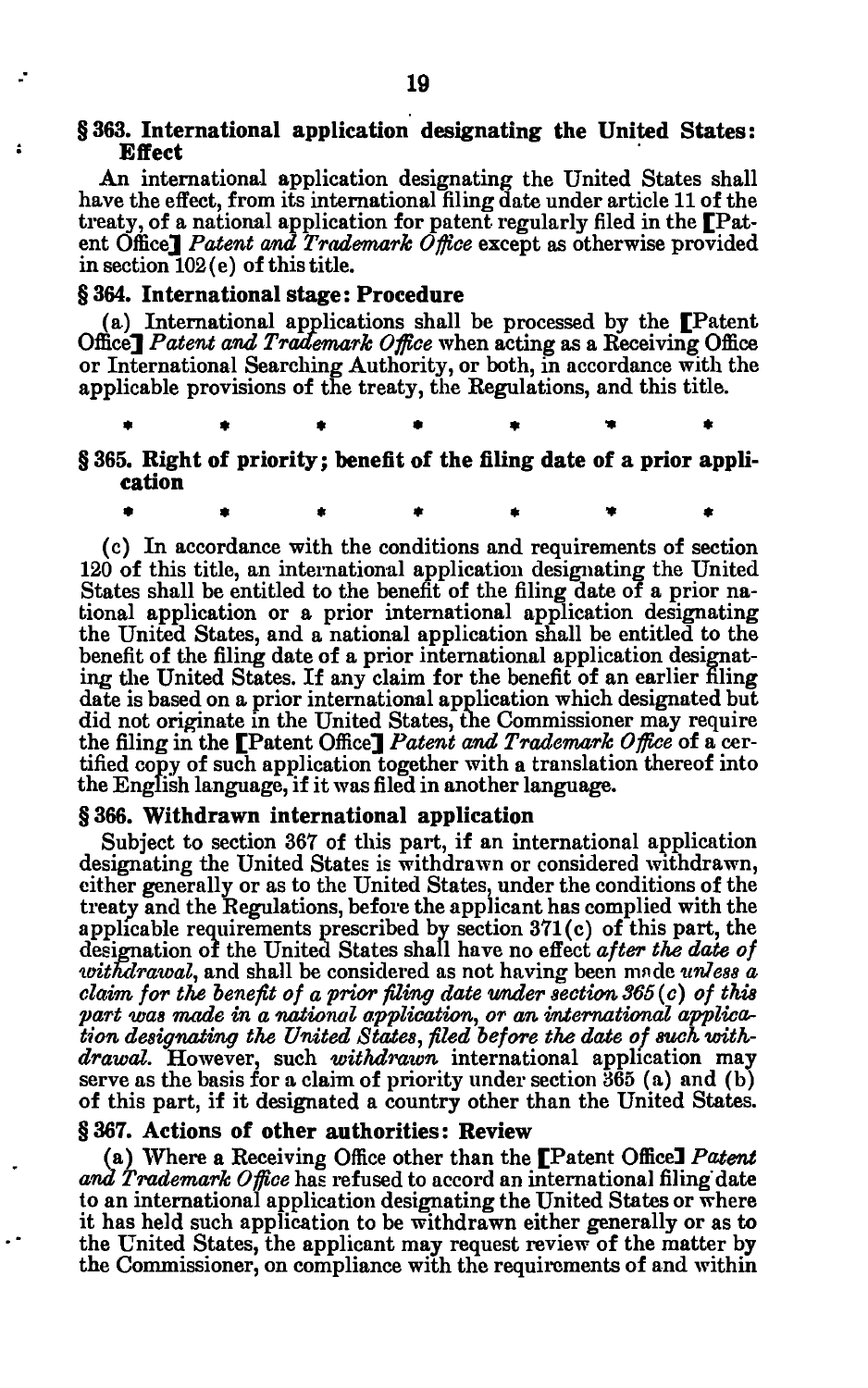the time limits specified by the treaty and the Regulations. Such review may result in a determination that such application be considered as pending in the national stage.

**\*\*\*\*\*\* \*** 

§ 368. Secrecy of certain inventions; filing international applications in foreign countries

(a) International applications filed in the **[Patent Office]** Patent *and Trademark Office* shall be subject to the provisions of chapter 17 of this title.

**\*\*\*\*\*\* \*** 

(c) If a license to file in a foreign country is refused or if an international application is ordered to be kept secret and a permit refused, the fPatent Office] *Patent and Trademark Office* when acting as a Receiving Office or International Searching Authority, or both, may not disclose the contents of such application to anyone not authorized to receive such disclosure.

# **CHAPTER 37—NATIONAL STAGE**  \*\*\*\*\*\* \*

### §371. National stage: Commencement

(a) Receipt from the International Bureau of copies of international applications with amendments to the claims, if any, and international search reports [is] *may be* required in the case of all international applications designating the United States [, except those filed in the Patent Office<sup>1</sup>.

 $\Gamma$ (b) Subject to subsection (f) of this section, the national stage shall commence with the expiration of the applicable time limit under article 22(1) or (2) of the treaty, at which time the applicant shall - have complied with the applicable requirements specified in subsection

(c) of this section.]

(b) Subject to subsection (f) of this section, the national stage shall *commence with the expiration of the applicable time limit under article 22(1) or (2) of the treaty.* 

(c) The applicant shall file in the [Patent Office] *Patent and Trademark Office*—

 $(1)$  the national fee prescribed under section 376 $(a)$  $(4)$  of this part;

(2) a copy of the international application, unless not required under subsection (a) of this section or already **[**received from] *communicated by* the International Bureau, and a *[verified]* translation into the English language of the international application, if it was filed in another language;

(3) amendments, if any, to the claims in the international application, made under article 19 of the treaty, unless such amendments have been communicated to the [Patent Office] *Patent and Trademark Office* by the International Bureau, and a translation into the English language if such amendments were made in another language; \*\*\*\* \*\*\*

 $[(d)$  Failure to comply with any of the requirements of subsection (c) of this section, within the time limit provided by article 22(1) or

÷.

 $\ddot{\phantom{a}}$ 

٠.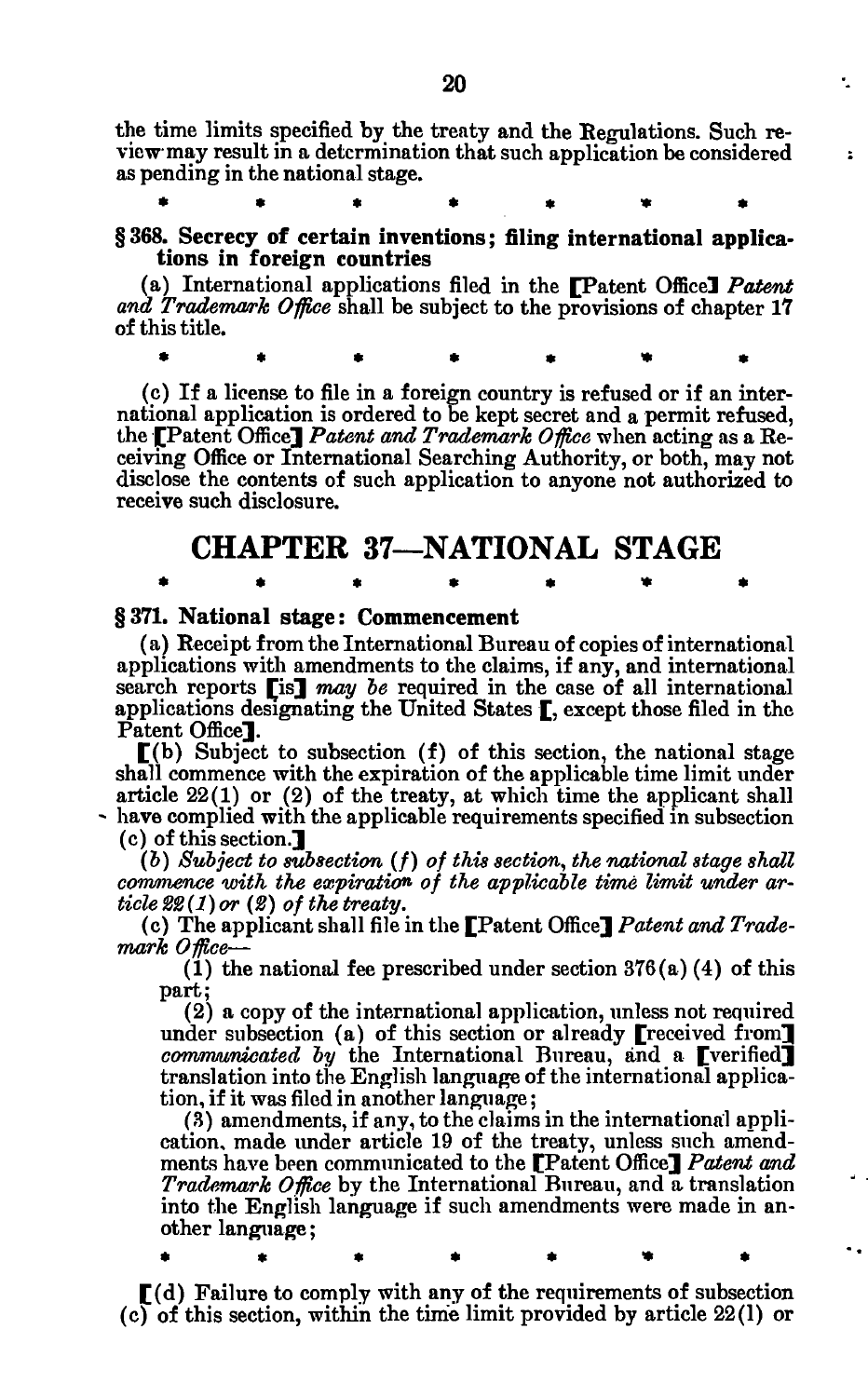(2) of the treaty shall result in abandonment of the international application.]

*(d) The requirements with respect to the national fee referred to in subsection* (*o) (1*), *the translation referred to in subsection* (c) *{2), and the oath or declaration referred to in subsection* (c) (4) *of this section shall be complied with by the date of the commencement of the national stage or by such later time as may be fixed by the Commissioner. Tlie copy of the international application referred to in subsection* (c) (#) *shall be submitted by the date of the commencement of the national stage. Failure to comply with these requirements shall be regarded as abandonment of the application by the parties thereof, unless it be shown to the satisfaction of the Commissioner that such failure to comply was unavoidable. The payment of a surcharge may be required as a condition of accepting the national fee referred to in subsection (c) (1) or the oath or declaration referred to in subsection* (c)(4) *of this section if these requirements are not met by the date of the commencement of the national- stage. The requirements of subsection (c) (3) of this section shall be complied with by the date of the commencement of the national stage, and failure to do so shall be regarded as a cancellation of the amendments to the claims in the international application made under article 19 of the treaty.* 

§372. **National** stage: **Requirements and procedure** 

\*\*\*\*\*\* \*

(a) All questions of substance and, within the scope of the requirements of the treaty and Eegulations, procedure in an international application designating the United States shall be determined as in the case of national applications regularly filed in the [Patent Office] *Patent and Trademark Office.* 

(b) In case of international applications designating but not originating in, the United States—

**\*\*\*\*\*\* \*** 

(2) the Commissioner may cause the question of unity of invention to be reexamined under section 121 of this title, within the scope of the requirements of the treaty and the Regulations $\Box$ ;

*{§) the Commissioner may require a verification of the translation of the international application or any other document pertaining thereto if the application or other document was filed in a language other than English.* 

 $\Gamma(c)$  Any claim not searched in the international stage in view of a holding, found to be justified by the Commissioner upon review, that the international application did not comply with the requirement for unity of invention under the treaty and the Regulations, shall be considered cancelled, unless payment of a special fee is made by the applicant. Such special fee shall be paid with respect to each claim not searched in the international stage and shall be submitted not later than one month after a notice was sent to the applicant informing him that the said holding was deemd to be justified. The payment of the special fee shall not prevent the Commissioner from requiring that the international application be restricted to one of the inventions claimed therein under section 121 of this title, and within the scope of the requirements of the treaty and the Regulations.]

¢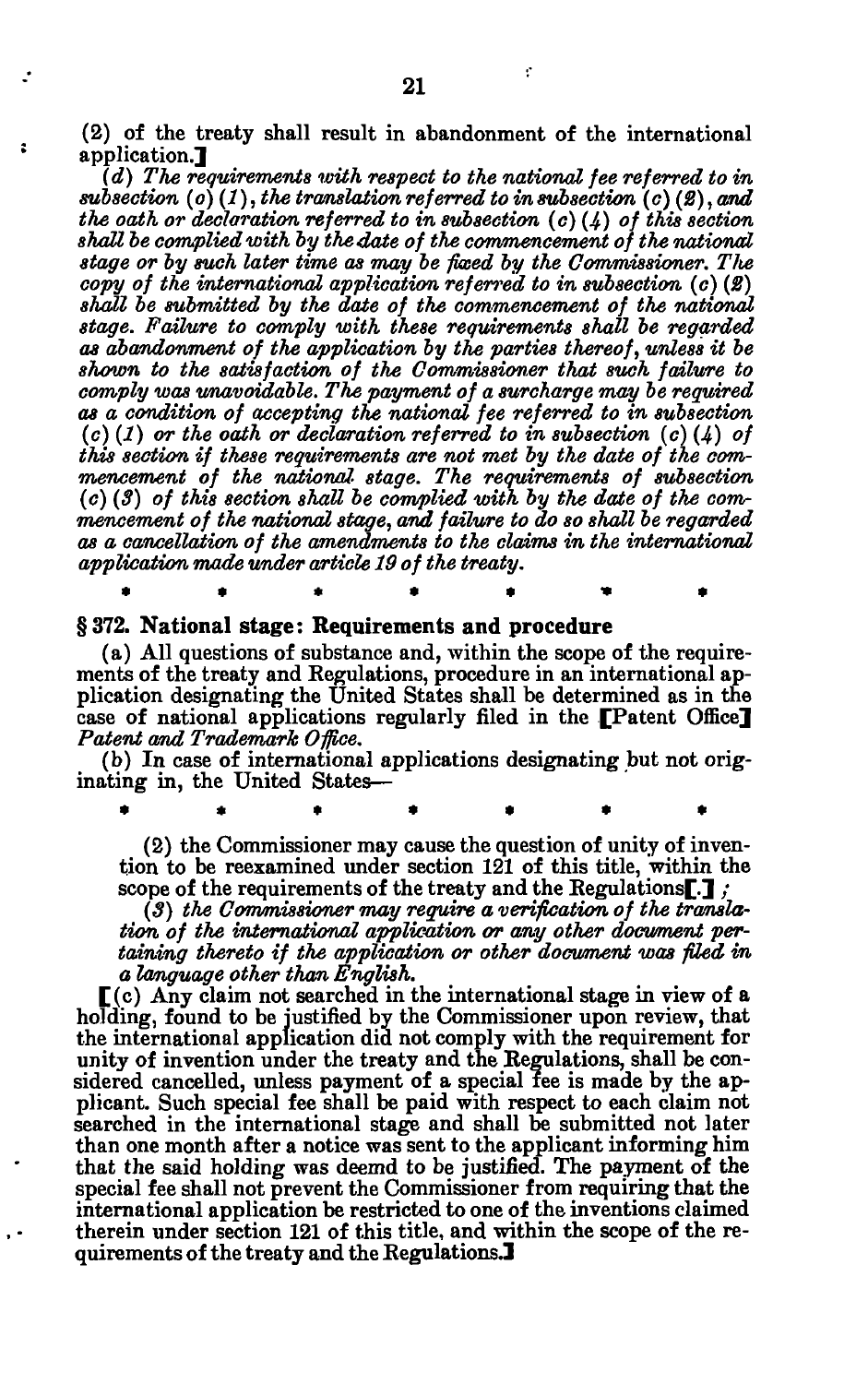### §373. **Improper applicant**

An international application designating the United States, shall not be accepted by the [Patent Office] *Patent and Trademark Office*  for the national stage if it was filed by anyone not qualified under chapter 11 of this title to be an applicant for the purpose of filing a national application in the United States. Such international applications shall not serve as the basis for the benefit of an earlier filing date under section 120 of this title in a subsequently filed application, but may serve as the basis for a claim of the right of priority under section 119 of this title, if the United States was not the sole country designated in such international application.

### **§376. Fees**

(a) The required payment of the international fee, which amount is specified in the Regulations, shall be paid in United States currency. The [Patent Office] *Patent and Trademark Office* may also charge the following fees:

\*\*\*\* \*\*\* \*\*

 $(1)$ -A<sub>fteans</sub>mittal fee (see section 361 $(d)$ );

 $(2)$  A search fee (see section  $361(d)$ );

(3) A supplemental search fee (to be paid when required);

(4) A national fee (see section  $371(c)$ );

 $(5)$  A special fee (to be paid when required; see section 372  $(c)$ ];

**[(6)1** (5) Such other fees as established by the Commissioner.

# \*\*\* \*\*\* \*\* **TITLE 42—THE PUBLIC HEALTH AND WELFARE**

§2182. **Inventions conceived during Commission contracts; ownership; waiver; hearings** 

\*\*\*\*\*\* \*

**\*\*\*\*\*\* \*** 

If the Commission files such a direction with the Commissioner of Patents, and if the applicant's statement claims, and the applicant still believes, that the invention or discovery was not made or conceived in the course of or under any contract, subcontract or arrangement entered into with or for the benefit of the Commission entitling the Commission to the title to the application or the patent the applicant may, within 30 days after notification of the filing of such a direction, request a hearing before [a Board of Patent Interferences] *the Board of Patent Appeals and Interferences.* The Board shall have the power to hear and determine whether the Commission was entitled to the direction filed with the Commissioner of Patents. The Board shall follow the rules and procedures established for interference cases and an appeal may be taken by either the applicant or the Commission from the final order of the Board to the United States Court of Appeals for the Federal Circuit in accordance with the procedures governing the apš.